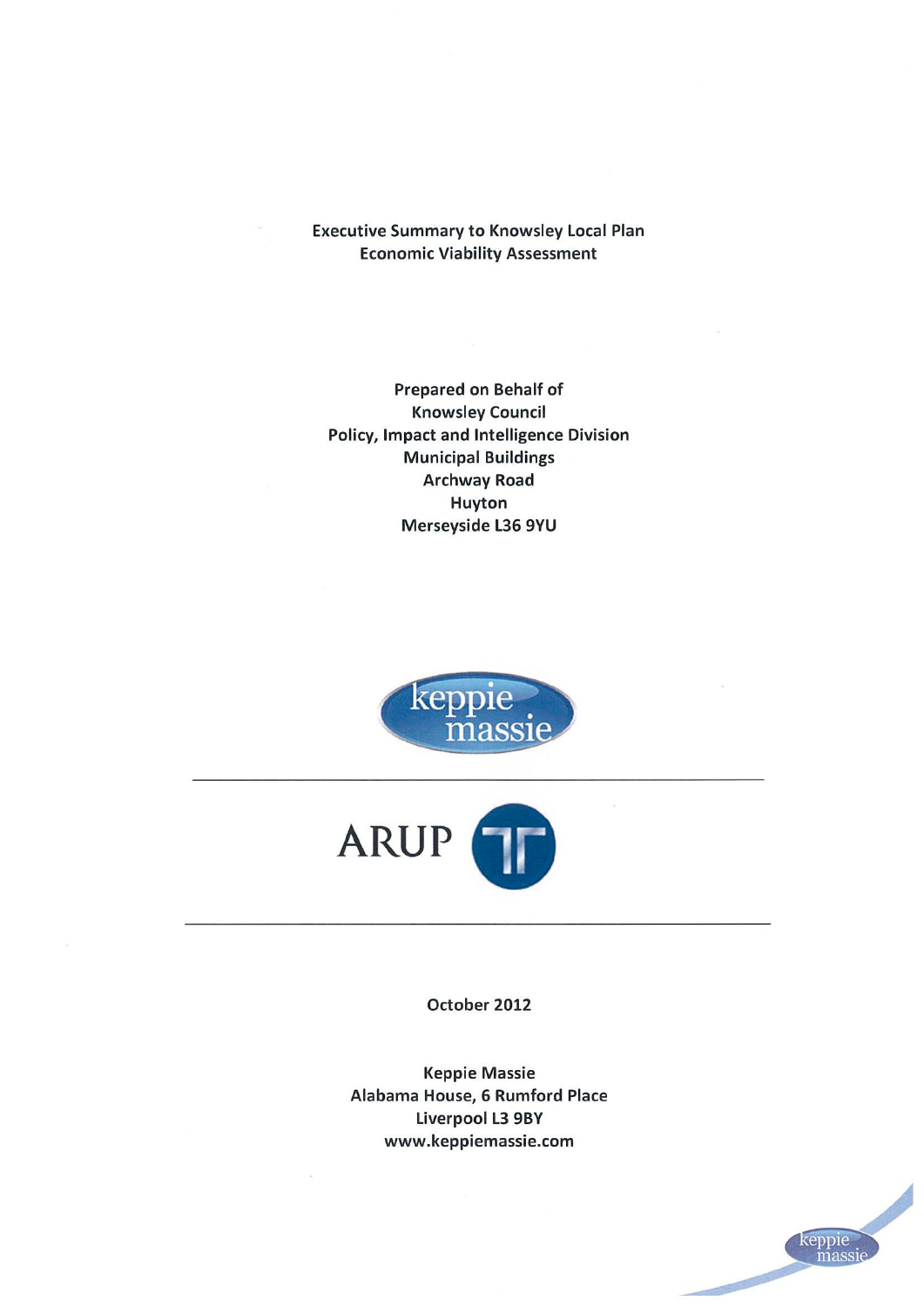#### **EXECUTIVE SUMMARY**

Knowsley Council is currently working towards the production of a Core Strategy, which once completed will form the central strategy of the Knowsley Local Plan and provide strategic planning policy for the development of Knowsley over a 15 year plan period.

The Council prepared a Core Strategy Preferred Options Report which was published for consultation in summer 2011. To inform this Preferred Options Report a wide range of evidence and supporting documentation was prepared. It is intended that this study will also be used as evidence to inform the final version of the Knowsley Core Strategy in the first instance, and also support any Community Infrastructure Levy (CIL) or other planning obligation work undertaken by Knowsley Council as part of the formation of the Core Strategy and other Local Plan policies.

Keppie Massie, in conjunction with Tweeds Quantity Surveyors (part of the WYG Group) and ARUP, have been commissioned by Knowsley Council to consider the economic viability of new development in the Borough. Our work seeks to determine the likely profitability of each form of typical future development set within the existing planning policy framework. This will establish the baseline viability position and consider the level of development "surplus" or "headroom" that is available to meet planning policy obligations.

This study and then considers the key policies in the Core Strategy that have implications for financial viability. It seeks to assess the likely cost to development of these policy options and provide conclusions and recommendations about which policy options could be taken forward, including the potential introduction of a CIL tariff, without undermining the viability of future development.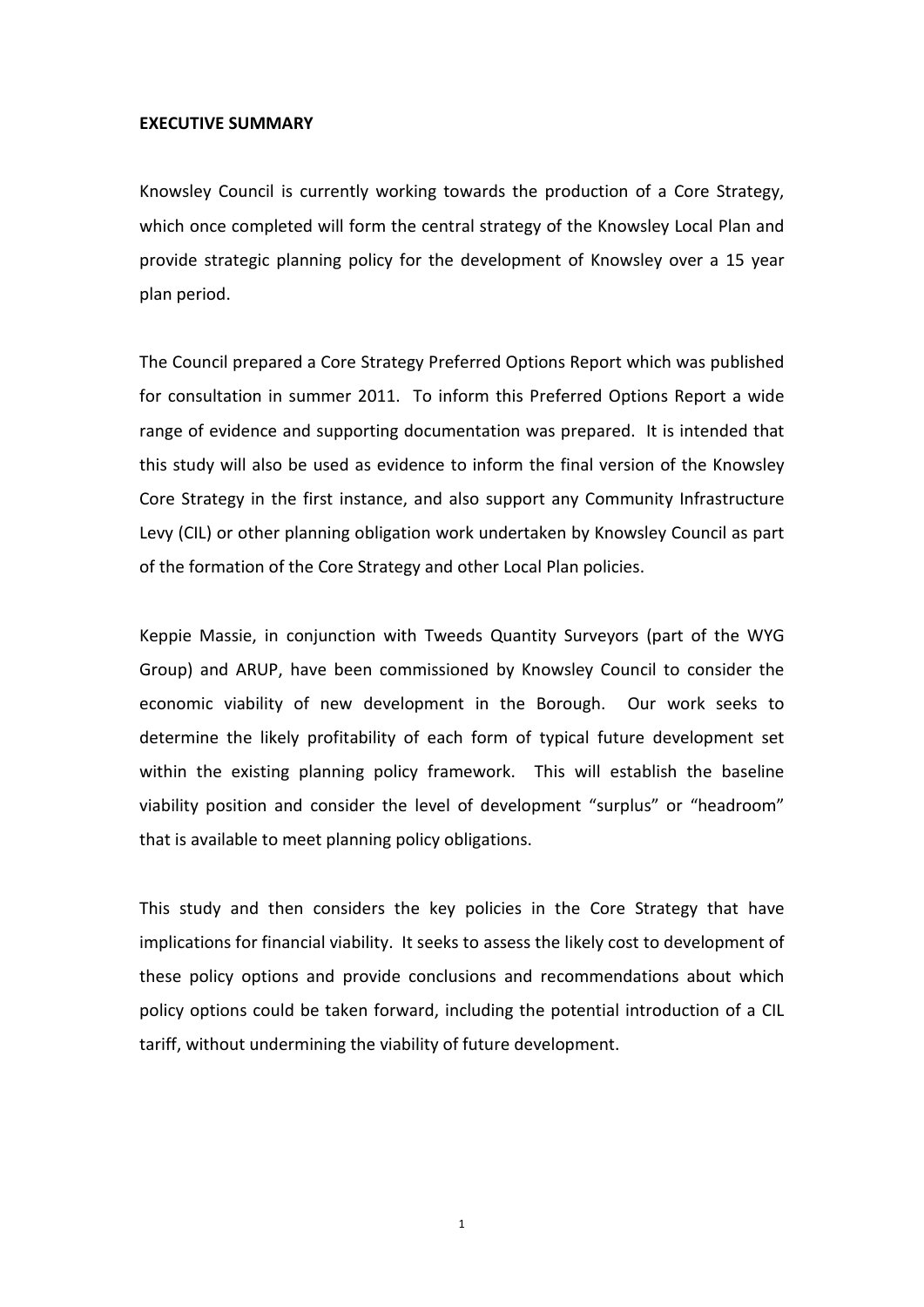The National Planning Policy Framework (NPPF)<sup>1</sup> (paragraph 173) states that:-

"*Pursuing sustainable development requires careful attention to viability and costs in plan-making and decision-taking. Plans should be deliverable. Therefore, the sites and scale of development identified in the plan should not be subject to such a scale of obligations and policy burdens that their ability to be developed viably is threatened. To ensure viability, the costs of any requirements likely to be applied to development, such as requirements for affordable housing standards, infrastructure contributions or other requirements should, when taking account of the normal cost of development and mitigation, provide competitive returns to a willing land owner and willing developer to enable the development to be deliverable."*

In addition to the above, the NPPF (paragraph 174) states that:-

*"Local Planning Authorities should set out their policy on local standards in the Local Plan, including requirements for affordable housing. They should assess the likely cumulative impacts on development in their area of all existing and proposed local standards, supplementary planning documents and policies that support the development plan, when added to nationally required standards. In order to be appropriate, the cumulative impact of these standards and policies should not put implementation of the plan at serious risk, and should facilitate development throughout the economic cycle. Evidence supporting the assessment should be proportionate, using only appropriate available evidence."*

This report provides an analysis of the deliverability and economic viability (satisfying the requirements of the NPPF) of the development specific policies contained within the emerging Knowsley Core Strategy (together with any other possible future policies identified by the Council), which the Council are likely to want to include within the final Core Strategy.

 $\overline{\phantom{a}}$ 

 $<sup>1</sup>$  National Planning Policy Framework (CLG 2012)</sup>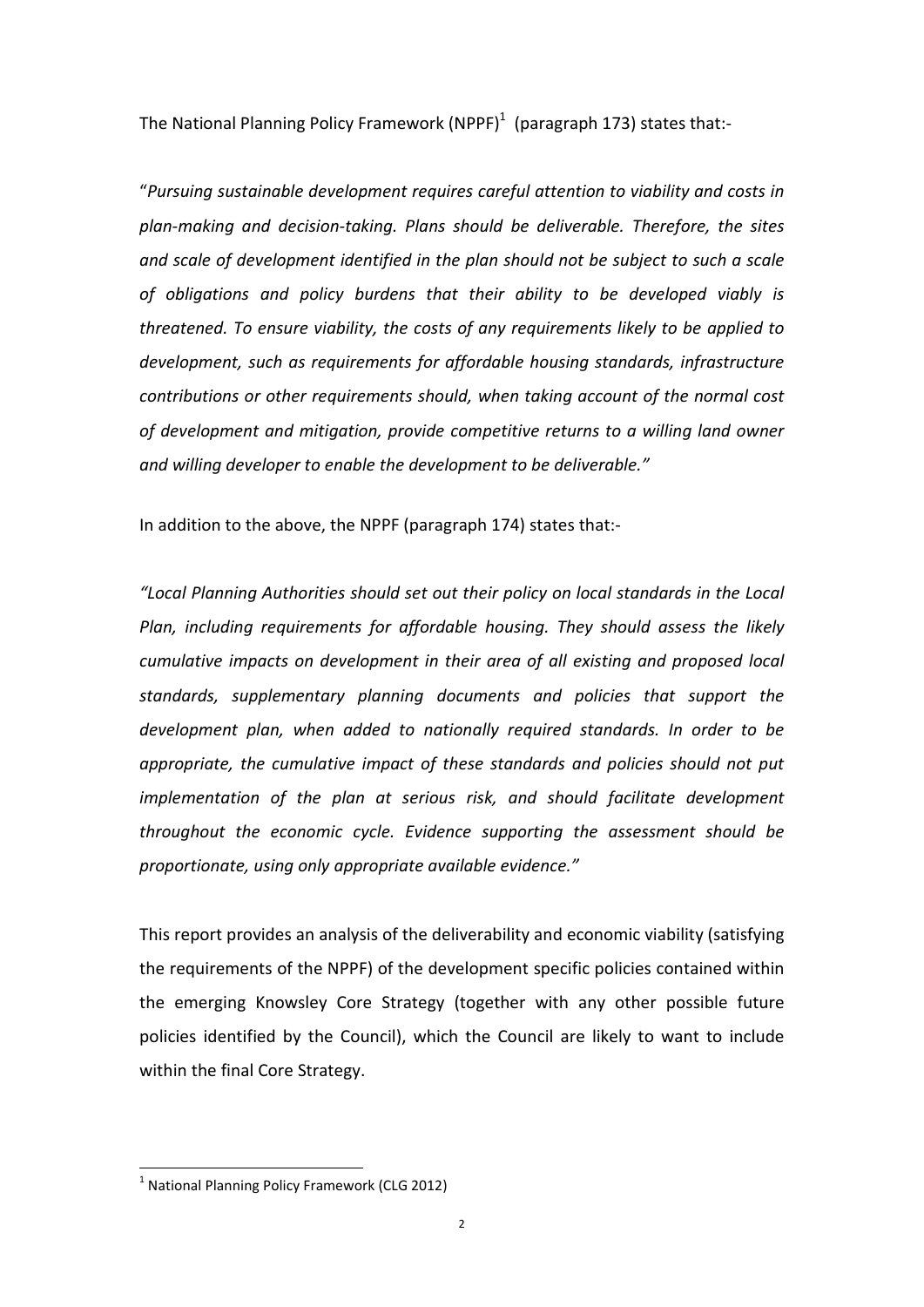We also consider the Community Infrastructure Levy (CIL) which was introduced by the Planning Act 2008. According to CLG's CIL Summary<sup>2</sup>, "the CIL is a new levy that *local authorities in England and Wales can choose to charge on new developments in their area"* in order to fund infrastructure that the Council, local community and neighbourhoods want. In setting CIL rates Local Authorities*, 'must aim to strike what appears to the charging authority to be an appropriate balance between' the desirability of funding infrastructure from CIL and 'the potential effects (taken as a whole) of the imposition of CIL on the economic viability of development across its area"*.

CIL rates should therefore be related to what the property market can afford to pay, given the economic viability of development within the subject Charging Authority boundary.

# **0.1 Evidence Base**

 In preparing this Economic Viability Assessment, we have considered the existing planning framework including the Knowsley Replacement Unitary Development Plan, and in particular adopted supplementary planning documents such as the Greenspace Standards and New Development SPD and the Ensuring a Choice of Travel SPD. We have also had regard to emerging Local Plan Core Strategy Policies and in support of this, the existing and emerging Core Strategy evidence base – including the SHLAA, the SHMA, the Joint Employment Land and Premises Study and the Knowsley Town Centres and Shopping Study. We have considered the findings of the draft Knowsley and Sefton Green Belt Study which identified the ability of land currently located within the Knowsley Green Belt to contribute to delivering new residential and employment development in the longer term.

 $\overline{\phantom{a}}$ 

<sup>&</sup>lt;sup>2</sup> Community Infrastructure Levy Summary (CLG, 2010)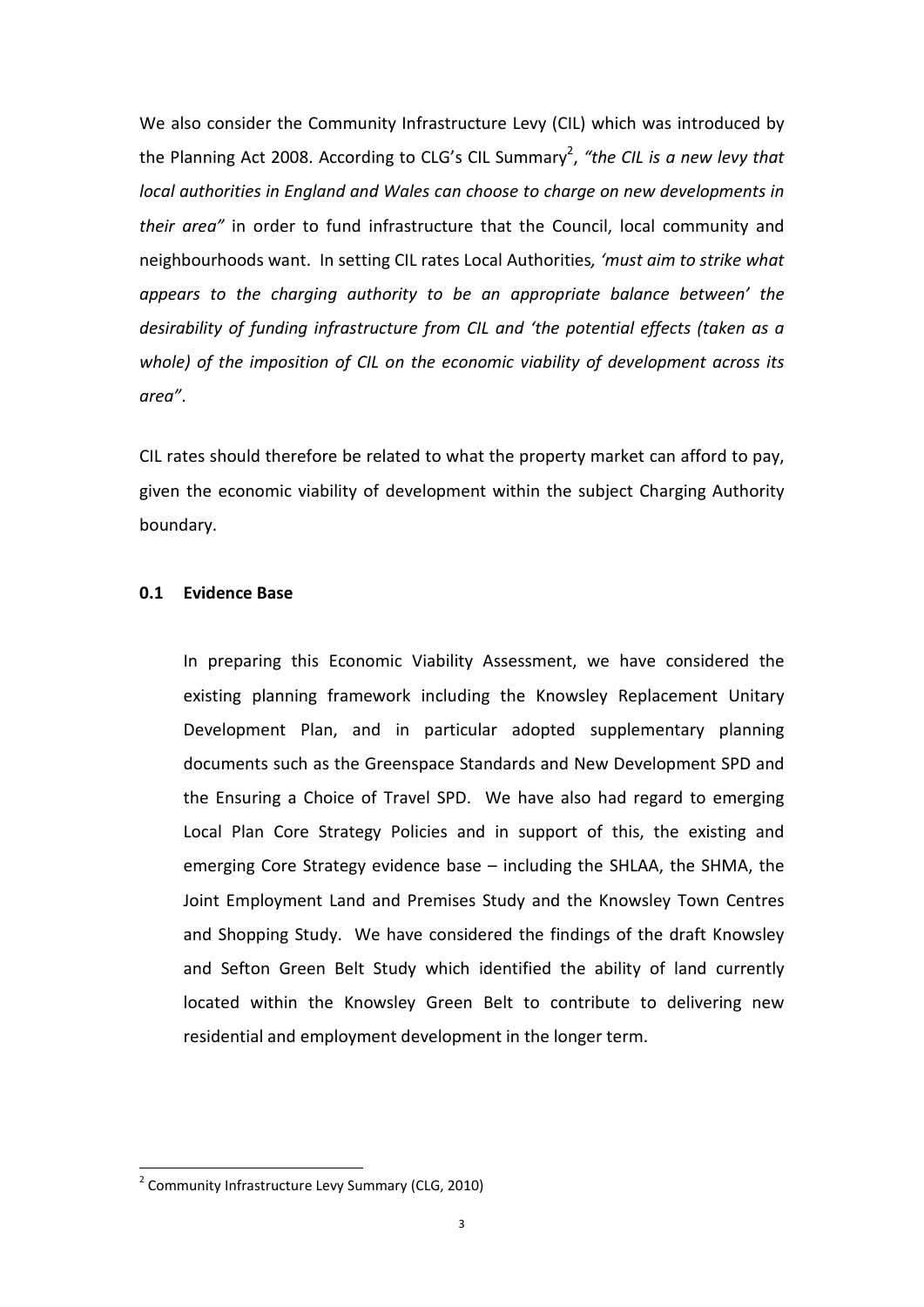With regard to this evidence base and to the conclusions of our own market research, we have then formulated development typologies both residential and non-residential that are reflective of the form and location of development that is likely to be undertaken in the Borough over the life of the Core Strategy. Given the varying characteristics of land within the Borough, we have also had regard to differing land types such as previously developed urban sites and Green Belt locations and addressed the implications of these differing land types for development in our viability appraisals.

We have also compiled a significant property market evidence base which reflects capital values, rents and yields for residential and non-residential development and also land values.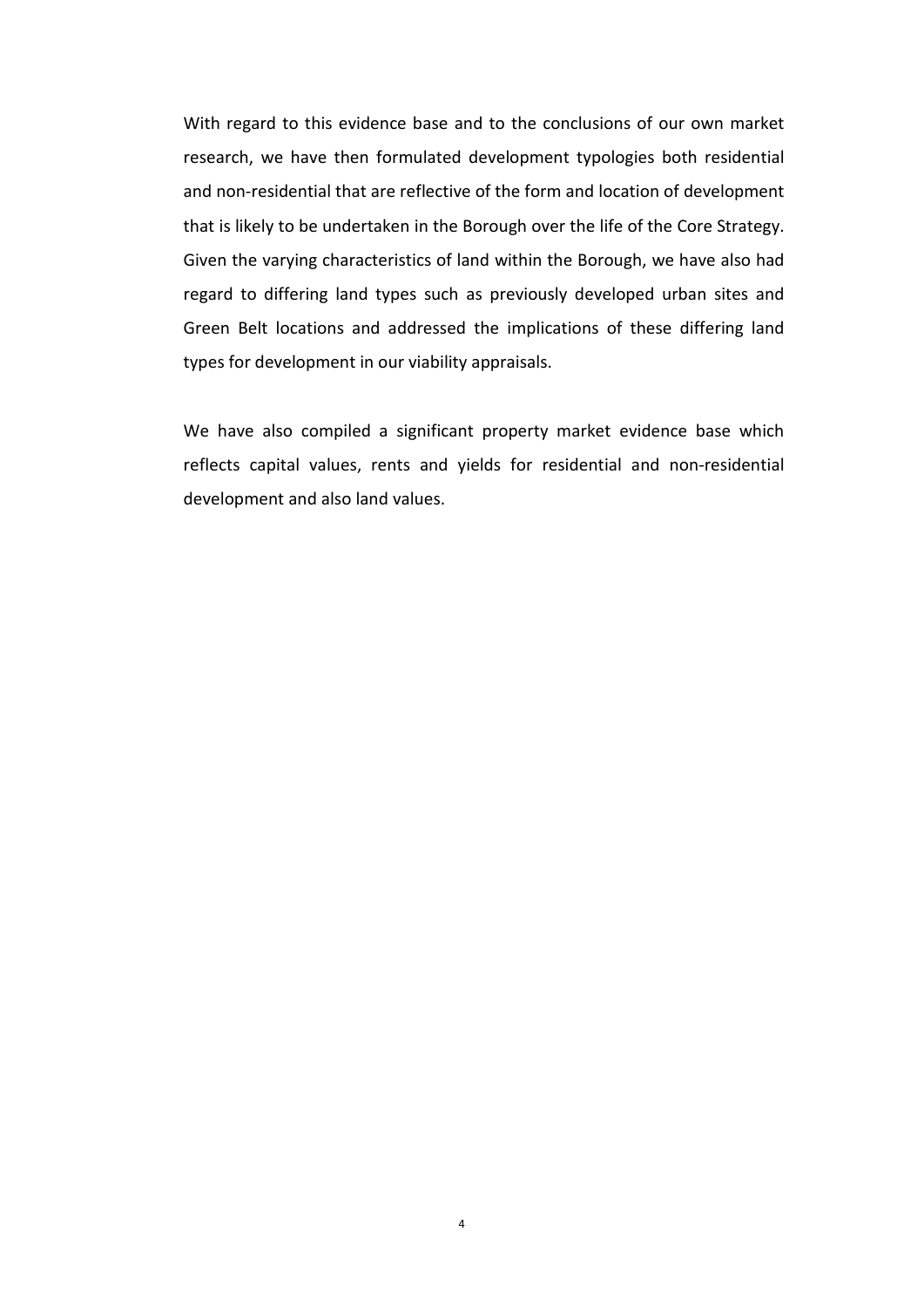Having regard to the results of our property market research, we have considered whether there are likely to be differences in property and land values across the Borough with respect to both use and location. In considering residential property values, a pattern of value emerged across the Borough which led us to undertake viability testing based on three distinct zones which are shown in figure 1.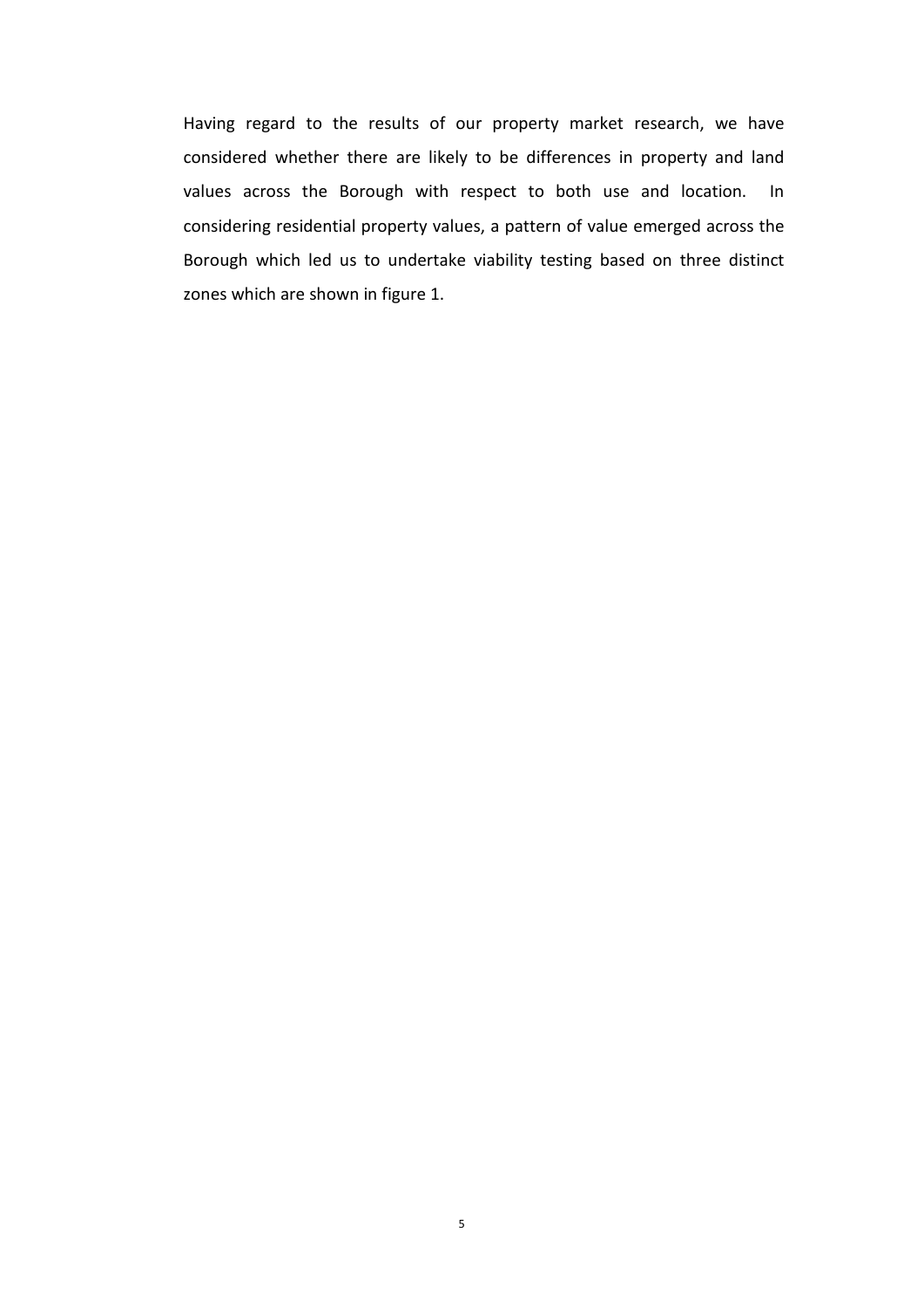

 *Figure 1* **–** *Map of Residential Value Bands in Knowsley*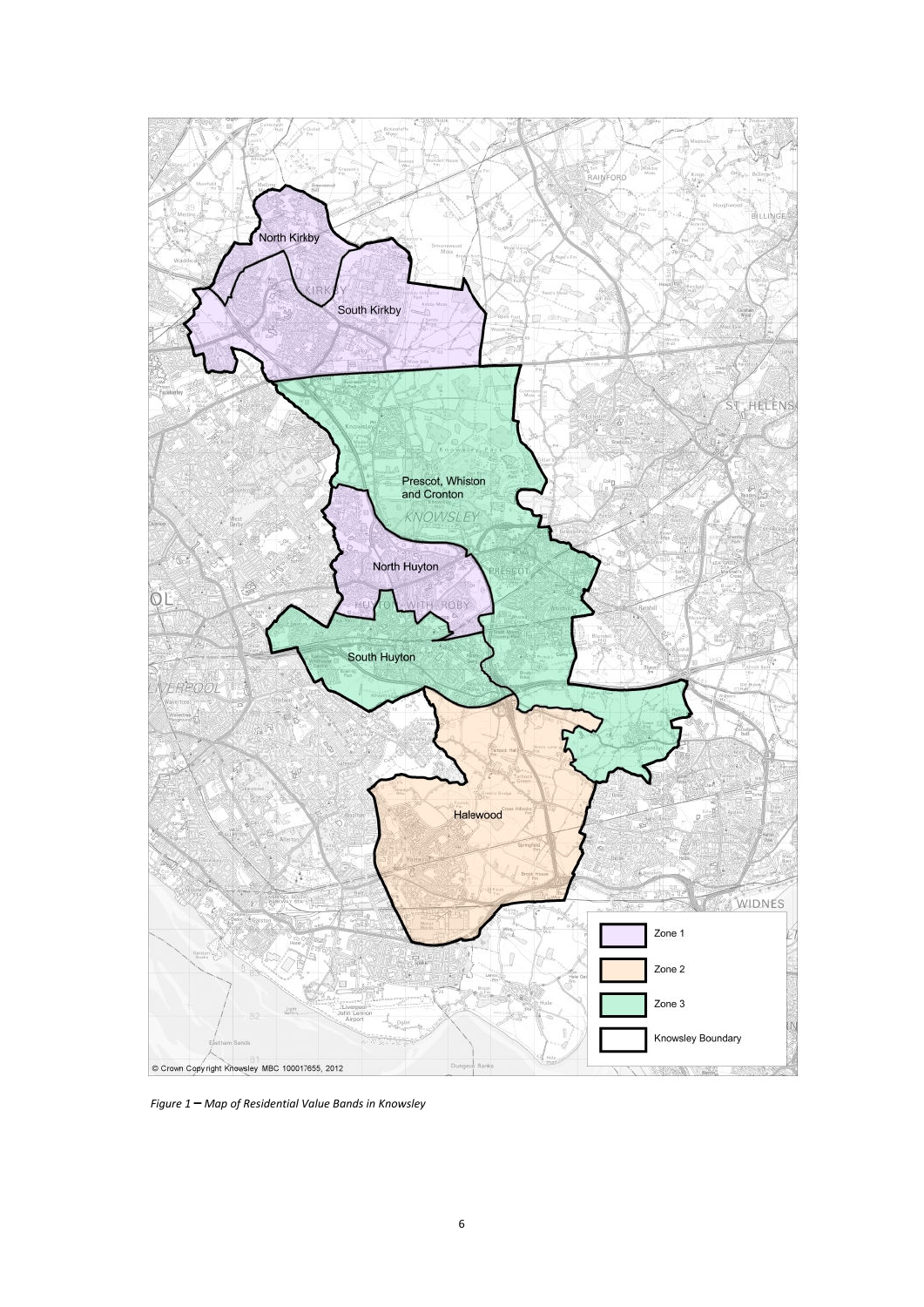Our research in relation to commercial property values also indicated variations in value with reference to use and in particular the differences between office, industrial and retail values. To a lesser degree we also identified some variations in value with respect to location, particularly in respect of retail and office uses.

 In formulating our appraisals for testing viability, we have also considered the construction costs appropriate to the particular form of development, including a recognition of additional costs which may incurred having regard to the characteristics of the particular land type. We have adopted typical development market rates for appraisal variables such as finance and developer profit.

 Our baseline appraisals reflect the costs associated with the currently adopted planning policy framework, incorporating the requirements and contributions contained in the Greenspace Standards and New Development SPD and the Ensuring a Choice of Travel SPD adopted by the Council.

# **0.2 Methodology**

 Having prepared appropriate typologies for testing and compiled an appropriate evidence base both in terms of cost and revenue we have then adopted a residual valuation approach to determine the viability of development in the Borough. This methodology is recognised and supported by the Royal Institution of Chartered Surveyors together with the Local Housing Delivery Group and is where the value of the completed development is assessed and the cost of undertaking the development (including the cost of land, finance and planning obligations) is deducted, along with a target developer's profit return. The residual sum that is left represents the development surplus or "headroom" which if positive, is an indication of viability. It also represents the extent of additional sums which may be available to meet policy requirements arising from the Local Plan.

7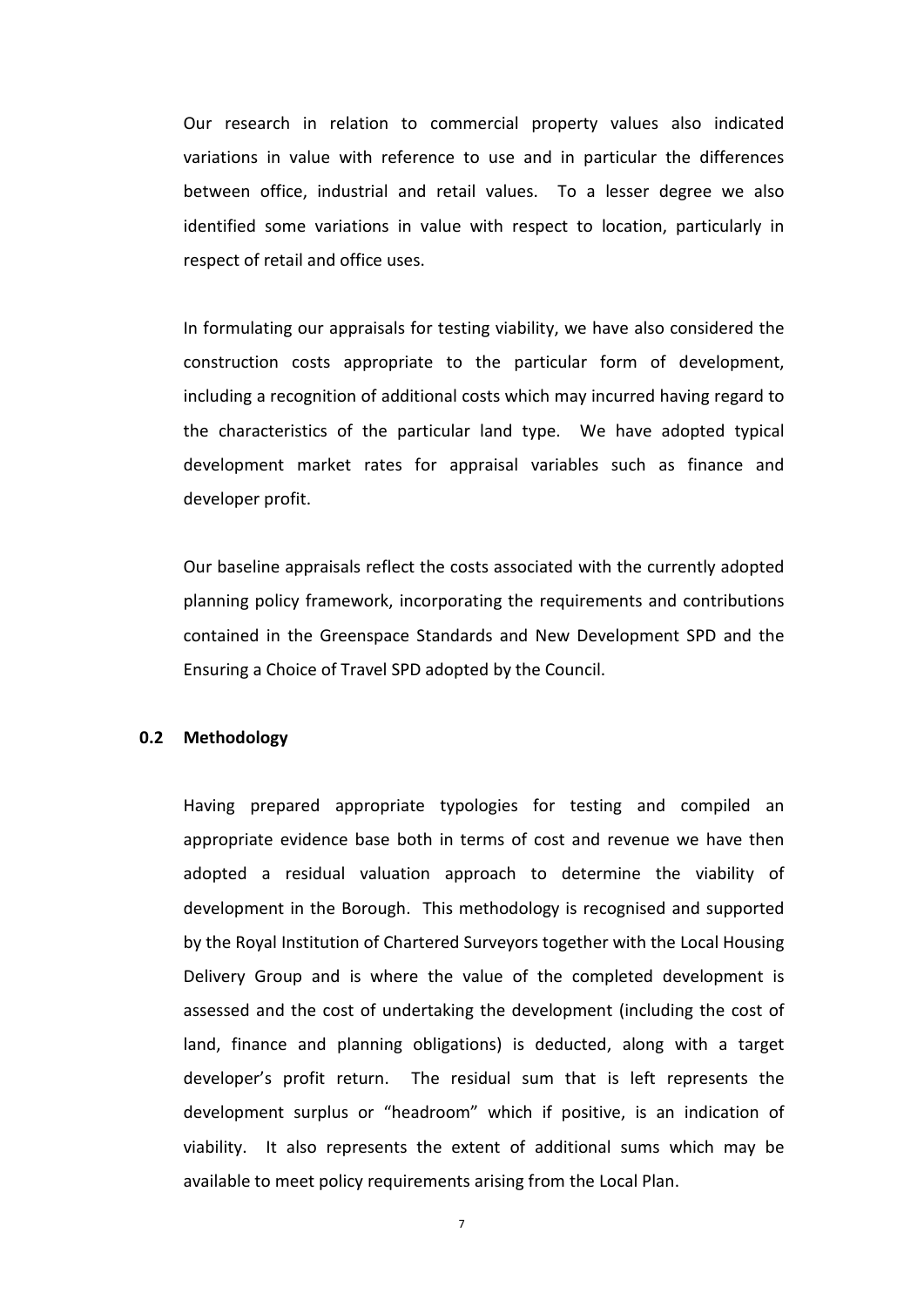In preparing our residual valuations we have adopted a recognised industry standard appraisal model to derive this development surplus.

#### **0.3 Results**

 The viability testing was undertaken to demonstrate the baseline viability position with regard to current planning policy. In summary our results indicated clear differences in viability with respect to use, scale, location and land type.

We tested 252 individual residential typologies, and in 68% of cases the development was viable. A pattern emerged in that viability improved in high value areas and also at higher density developments of 40 dwellings per hectare. Viability also improved with respect to size with the medium size residential development in the higher value areas of Zone 3 performing best and showing the greatest development surplus. Also, those schemes tested in Green Belt locations generated higher levels of surplus although it should be noted that this may be offset if significant monies are required to provide services and new infrastructure to these Green Belt sites to enable development. The least viable developments were in previously developed urban locations in Zones 1 and 2, where in a number of instances development was either unviable or marginal.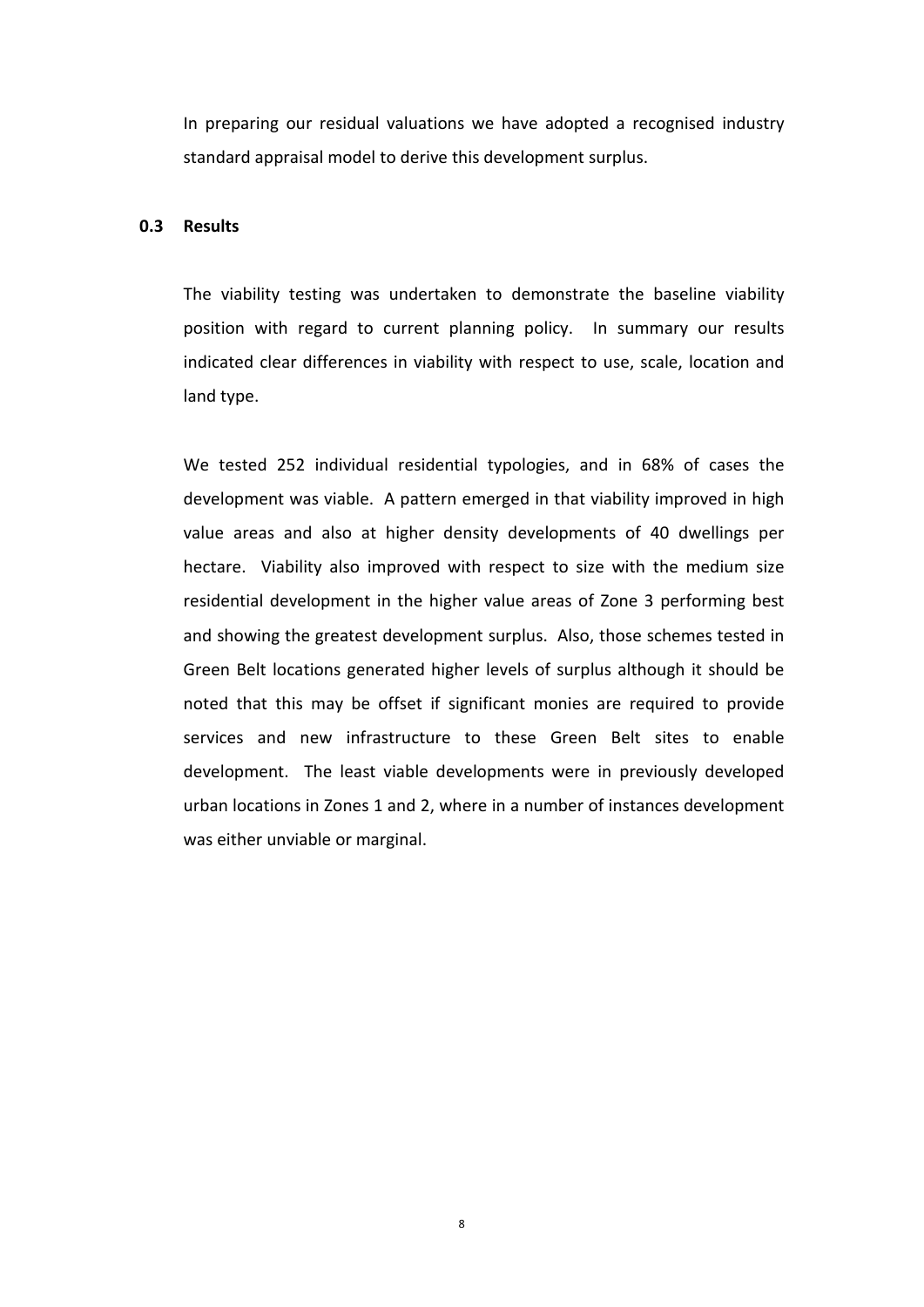The non-residential results illustrated that at the present time B1 office developments and B2 and B8 industrial uses are not viable without funding assistance. Viability for office and industrial development did vary with location, form and land use, however in respect of offices even the most viable developments returned a deficit on cost of 18%. For industrial developments the most profitable form of development tested returned a deficit equivalent to 20% of costs. It is acknowledged however that these results tend to be reflective of speculative schemes and in respect of developments for owner occupation it is probable that the motivation provided by the specific circumstances of any occupier may make issues of viability less crucial.

In terms of the retail typologies tested, they indicated that retail development is generally viable with the exception of comparison retail in district and local centres and within Prescot town centre. The results from the leisure and miscellaneous uses tested are more mixed with food and drink and petrol station development generally viable across the Borough. Hotel development is marginal in certain instances and viable in Green Belt-greenfield locations. The results for a health clinic are also marginal whilst the development of car showrooms, bingo related facilities and residential institutions are not viable.

 The Core Strategy is likely to remain in place for up to 15 years after implementation; we have therefore considered the robustness of the current economic viability testing that we have undertaken by considering possible future economic cycles, and their effect on the key variables that underpin economic viability. Having profiled likely economic cycles we have demonstrated that generally the current assessment levels used as a basis for the present viability testing represent a reasonable moderate to low position over a series of modelled economic cycles. As a result it is considered that the assessment represents a robust basis for policy consideration.

9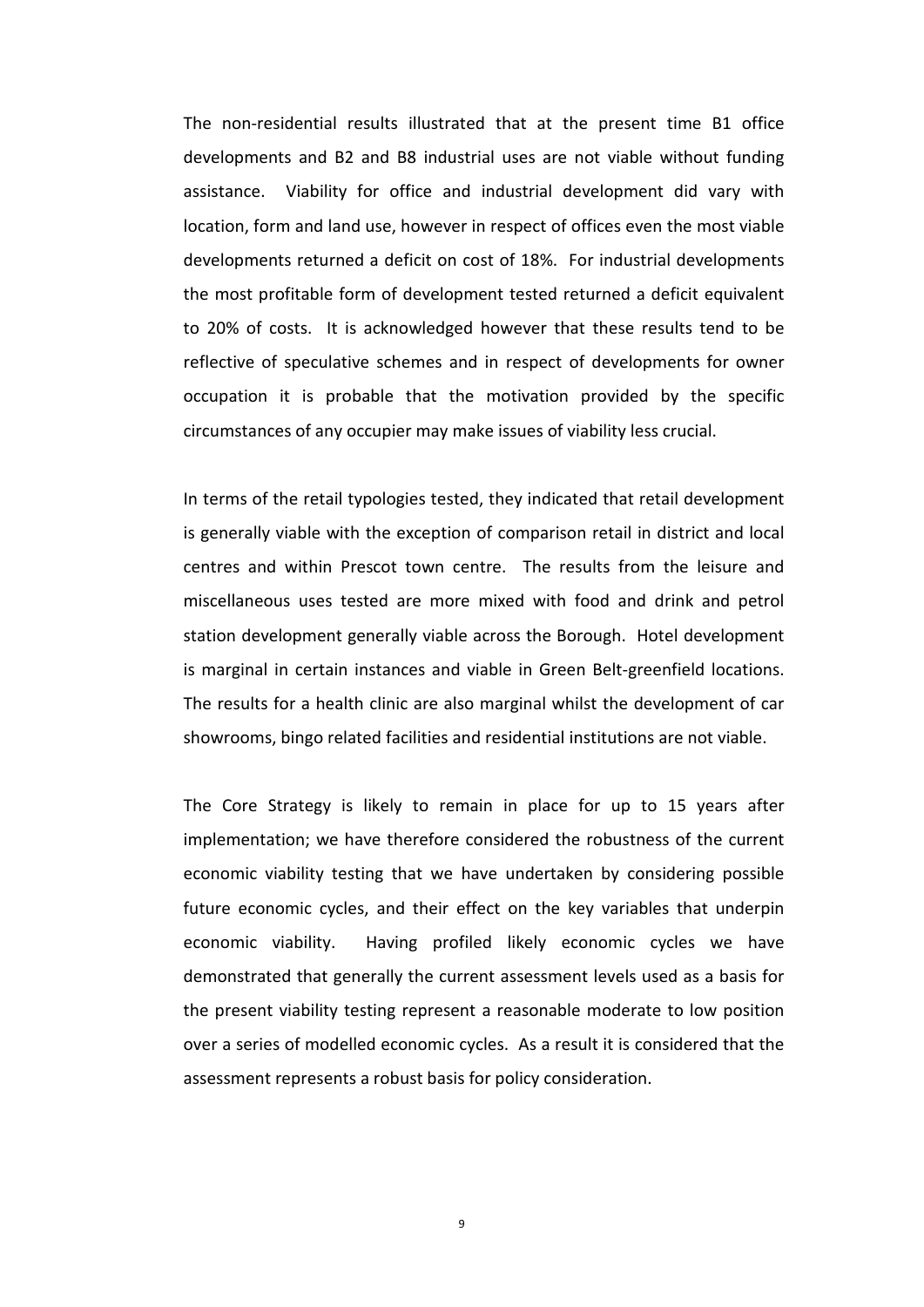# **0.4 Core Strategy – Policy Options**

 Having established the baseline viability position for the Borough assuming existing policy requirements and anticipated future developments, we have then considered the effects on development and viability of the proposed policy options identified within the Core Strategy Preferred Options Report. This document represented the most up-to-date version of the Core Strategy available from the Council at the time of writing this report, meaning its draft policies were suitable for testing.

 Policies which may impact on the cost of new development and hence viability include the following:-

- Transport Networks (CS7)
- Affordable Housing Provision (CS15)
- Design Standards, Quality and Accessibility In New Development (CS17 & 19)
- Urban Greenspaces (CS21)
- Sustainable and Low Carbon Development (CS22 & 23)
- Managing Flood Risk (CS24)
- Management of Mineral Resources (CS25)
- Planning For and Paying For New Infrastructure (CS27)

In many instances the identified policies are not necessarily capable of being quantified based on cost, whilst some, such as policies relating to greenspace and travel will be carried forward in the Core Strategy in the form of the existing adopted SPDs. The impact of these SPDs are already fully reflected in the baseline testing.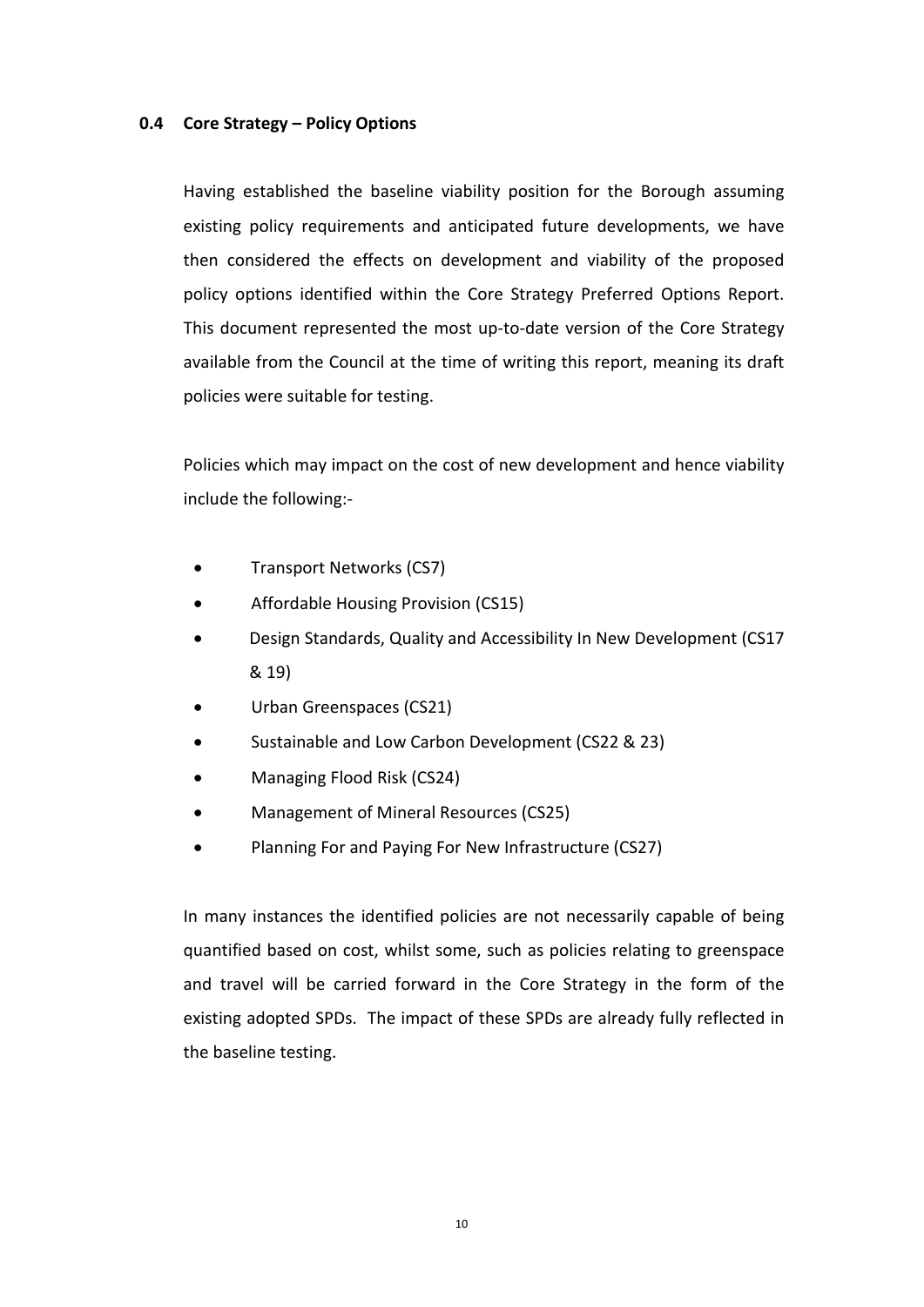Other Core Strategy policy approaches are capable of substantive costing and evaluation. In particular with respect to residential development we have been able to consider the costs associated with the Code for Sustainable Homes, Building for Life and Lifetime Home Standards, varying levels of design standards and also the effect on viability of affordable housing provision. Some policy options are less generalised and are determined more by the characteristics of the development site and form of development. In these circumstances we have prepared a number of case studies to illustrate the effect of these policies on viability. By way of example we have considered the effect of decentralised energy networks, sustainable drainage systems and improved design standards for both residential and non-residential development.

 To summarise the position we have prepared the Summary Tables 1-3 below illustrating the policy options which we have been able to model at a high level and which impact upon baseline viability.

 The table tracks each of the schemes that we have assessed, being Scheme 1 (10 dwellings), Scheme 4 (100 dwellings) and Scheme 7 (1,000 dwellings) at two different densities (being 30 dph and 40 dph), across all value zones, and reviews in a basic form what policy options can be afforded which are presented on a cost/ $m^2$ . For Scheme 1, the affordable housing element has been excluded, as the policy would only apply to schemes of 25 dwellings or more. For Schemes 4 and 7, POS contributions have not been included, as they would be provided on site rather than through financial contributions.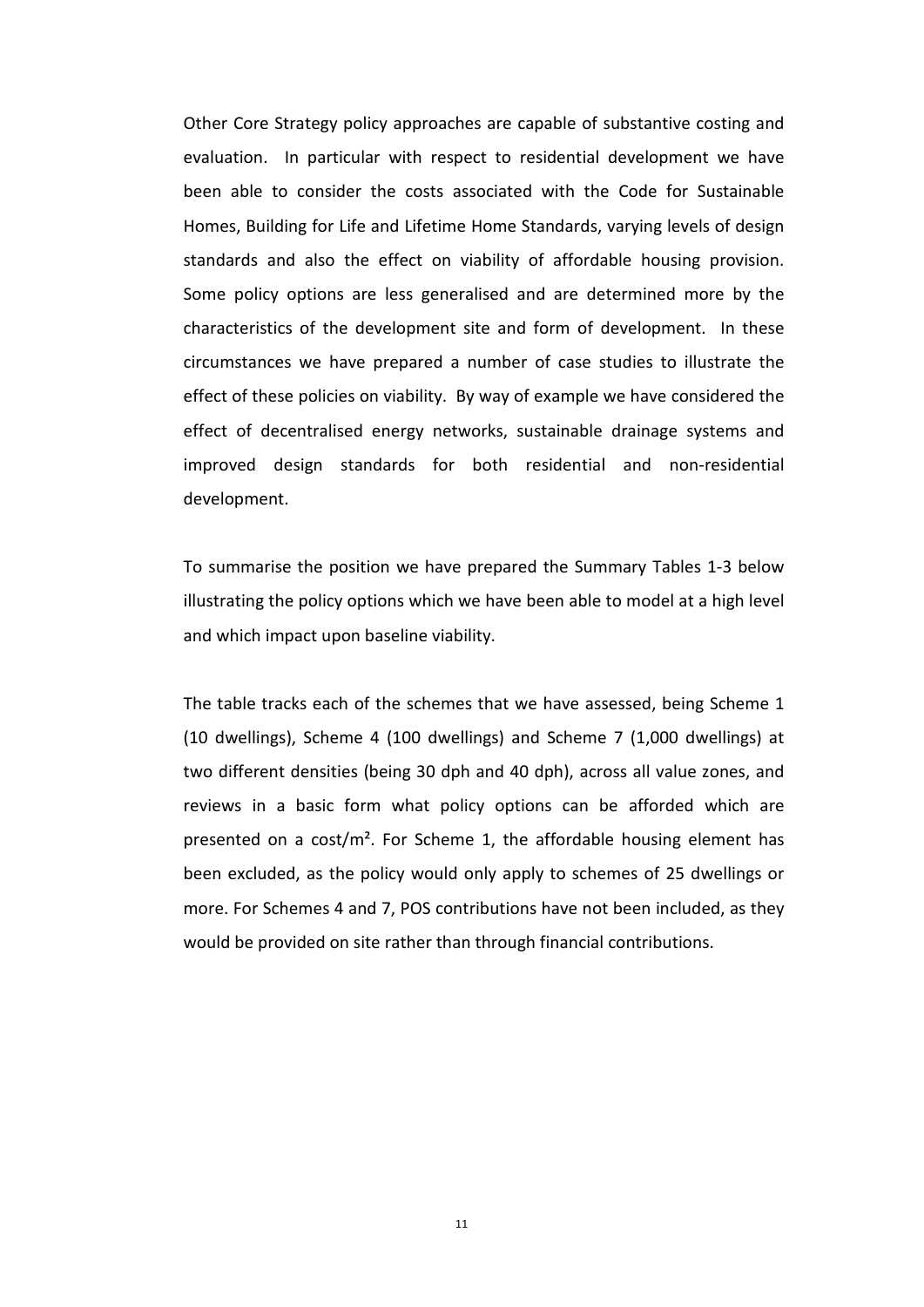The tables show for each form of development the baseline surplus  $/m<sup>2</sup>$  of built development. The columns on the right hand side of the table then show the cost in £/m² of delivering the identified individual policy option taken from the results of our viability testing. This is then compared with the baseline surplus individually and in isolation, to see whether it is less than the surplus and so is viable and hence shaded green, or exceeds the surplus so is unviable and shaded red.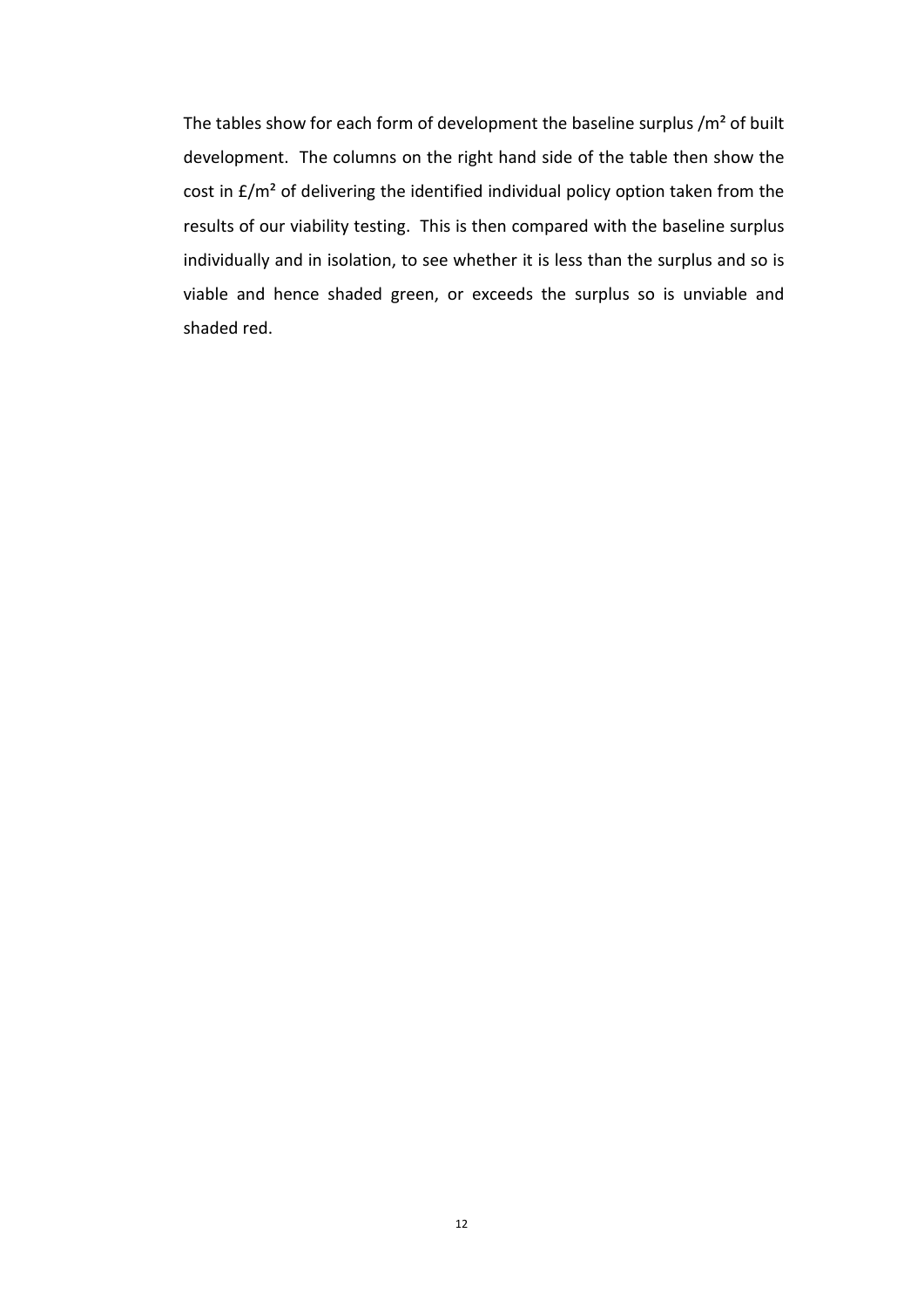|                |                | Off<br>S106/S                      |                                                         | <b>Code Level</b>    |                                               |                         |                | <b>Affordable Housing</b> |      |    | <b>Design Standards</b> |     |     | <b>Building</b> |      |                                |
|----------------|----------------|------------------------------------|---------------------------------------------------------|----------------------|-----------------------------------------------|-------------------------|----------------|---------------------------|------|----|-------------------------|-----|-----|-----------------|------|--------------------------------|
| <b>Density</b> | Zone           |                                    | <b>Baseline</b><br><b>Surplus (per</b><br>square metre) | 278<br>High-<br>ways | <b>Site</b><br><b>Public</b><br>Open<br>Space | $\overline{\mathbf{3}}$ | $\overline{a}$ | 5 <sub>1</sub>            | 6    | 5% | 15%                     | 25% | Low | <b>Medium</b>   | High | for Life/<br>Lifetime<br>Homes |
|                |                | Urban-Previously<br>Developed      | $-£6.43$                                                | £12                  | £21                                           | £47                     | £71            | £256                      | £352 |    |                         |     | £24 | £49             | £73  | £71                            |
|                | $\mathbf{1}$   | Urban-Greenfield                   | £17.93                                                  | £12                  | £21                                           | £47                     | £71            | £256                      | £351 |    |                         |     | £24 | £49             | £73  | £71                            |
|                |                | Greenbelt-Greenfield               | £152.99                                                 | £18                  | £36                                           | £47                     | £71            | £259                      | £355 |    |                         |     | £24 | £49             | £73  | £71                            |
|                |                | Greenbelt- Previously<br>Developed | £117.91                                                 | £18                  | £36                                           | £47                     | £71            | £259                      | £355 |    |                         |     | £24 | £49             | £73  | £71                            |
|                |                | Urban-Previously<br>Developed      | $-E2.23$                                                | £12                  | E21                                           | £47                     | £71            | £261                      | £339 |    |                         |     | £24 | £49             | £73  | £71                            |
| 30dph          | $\overline{2}$ | Urban-Greenfield                   | £26.59                                                  | £12                  | £21                                           | £47                     | £71            | £261                      | £356 |    |                         |     | £24 | £49             | £73  | £71                            |
|                |                | Greenbelt-Greenfield               | £270.99                                                 | £18                  | £36                                           | £47                     | £71            | £261                      | £356 |    |                         |     | £24 | £49             | £73  | £71                            |
|                |                | Greenbelt- Previously<br>Developed | £235.91                                                 | £18                  | £36                                           | £47                     | £71            | £261                      | £353 |    |                         |     | £24 | £49             | £73  | £71                            |
|                |                | Urban-Previously<br>Developed      | £212.80                                                 | £12                  | £21                                           | £47                     | £71            | £261                      | £356 |    |                         |     | £24 | £49             | £73  | £71                            |
|                | $\overline{3}$ | Urban-Greenfield                   | £237.16                                                 | £12                  | £21                                           | £47                     | £71            | £261                      | £356 |    |                         |     | £24 | £49             | £73  | £71                            |
|                |                | Greenbelt-Greenfield               | £481.56                                                 | £18                  | £36                                           | £47                     | £71            | £261                      | £356 |    |                         |     | £24 | £49             | £73  | £71                            |
|                |                | Greenbelt- Previously<br>Developed | £446.48                                                 | £18                  | £36                                           | £47                     | £71            | £261                      | £353 |    |                         |     | £24 | £49             | £73  | £71                            |
|                |                | Urban-Previously<br>Developed      | £63.97                                                  | £12                  | £21                                           | £47                     | £71            | £258                      | £354 |    |                         |     | £24 | £49             | £73  | £71                            |
|                | $\mathbf{1}$   | Urban-Greenfield                   | £87.36                                                  | £12                  | £21                                           | £47                     | £71            | £258                      | £354 |    |                         |     | £24 | £49             | £73  | £71                            |
|                |                | Greenbelt-Greenfield               | £193.04                                                 | £18                  | £36                                           | £47                     | £71            | £260                      | £355 |    |                         |     | £24 | £49             | £73  | £71                            |
|                |                | Greenbelt- Previously<br>Developed | £161.86                                                 | £18                  | £36                                           | £47                     | £71            | £260                      | £355 |    |                         |     | £24 | £49             | £73  | £71                            |
|                |                | Urban-Previously<br>Developed      | £115.12                                                 | £12                  | £21                                           | £47                     | £71            | £261                      | £356 |    |                         |     | £24 | £49             | £73  | £71                            |
| 40dph          | $\overline{2}$ | Urban-Greenfield                   | £138.51                                                 | £12                  | £21                                           | £47                     | £71            | £261                      | £356 |    |                         |     | £24 | £49             | £73  | £71                            |
|                |                | Greenbelt-Greenfield               | £323.28                                                 | £18                  | £36                                           | £47                     | £71            | £261                      | £356 |    |                         |     | £24 | £49             | £73  | £71                            |
|                |                | Greenbelt- Previously<br>Developed | £292.09                                                 | £18                  | £36                                           | £47                     | £71            | £261                      | £356 |    |                         |     | £24 | £49             | £73  | £71                            |
|                |                | Urban-Previously<br>Developed      | £325.70                                                 | £12                  | £21                                           | £47                     | £71            | £261                      | £356 |    |                         |     | £24 | £49             | £73  | £71                            |
|                | 3              | Urban-Greenfield                   | £349.09                                                 | £12                  | £21                                           | £47                     | £71            | £261                      | £356 |    |                         |     | £24 | £49             | £73  | £71                            |
|                |                | Greenbelt-Greenfield               | £533.85                                                 | £18                  | £36                                           | £47                     | £71            | £261                      | £356 |    |                         |     | £24 | £49             | £73  | £71                            |
|                |                | Greenbelt- Previously<br>Developed | £502.67                                                 | £18                  | £36                                           | £47                     | £71            | £261                      | £356 |    |                         |     | £24 | £49             | £73  | £71                            |

*Table 1 – Residential Results Summary – Scheme 1:10 units*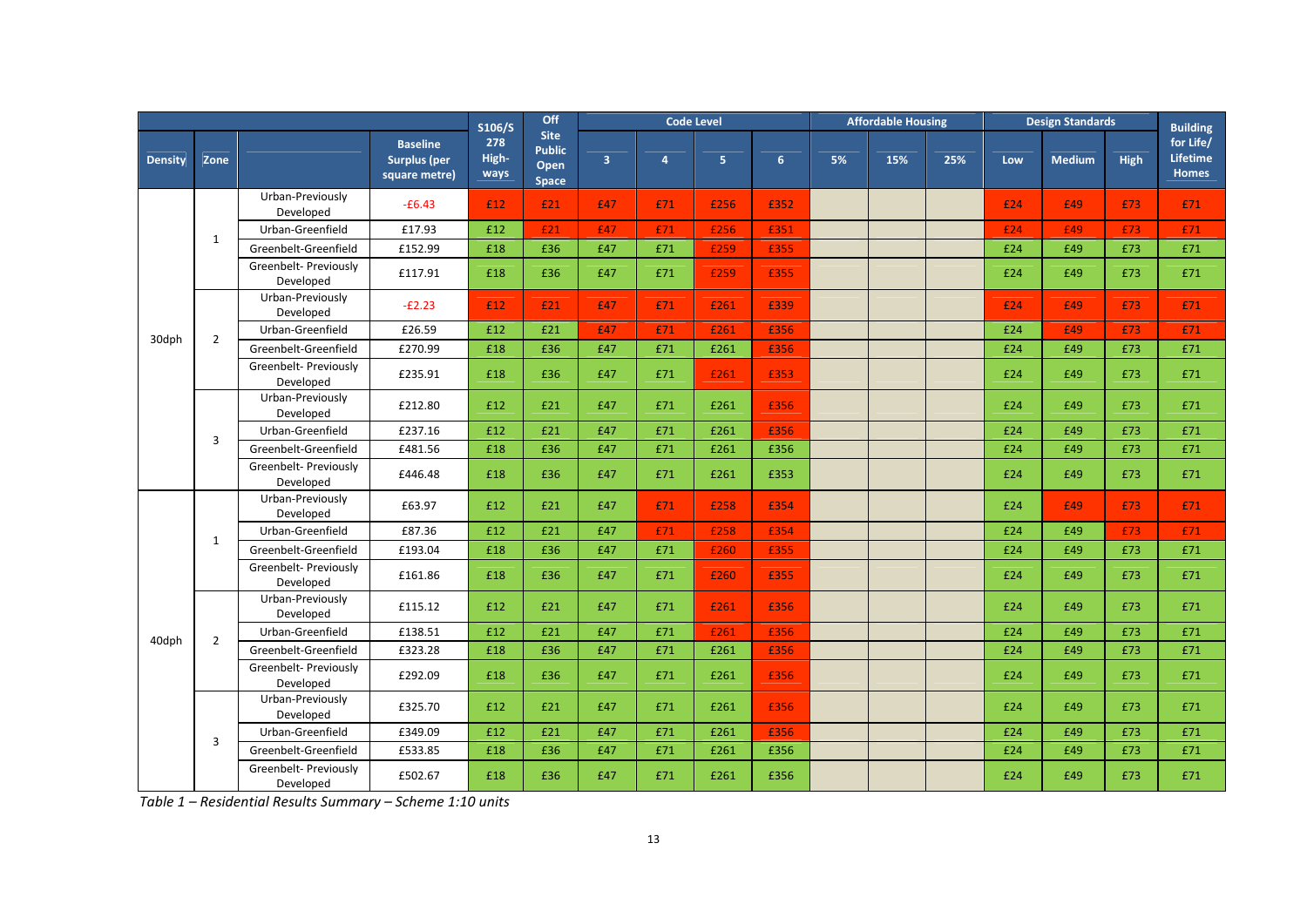|                |                | S106/S278                          | <b>Code Level</b>                 |                                        |                         |                | <b>Affordable Housing</b> |                |     | <b>Design Standards</b> |      |            | <b>Building</b> |             |                                       |
|----------------|----------------|------------------------------------|-----------------------------------|----------------------------------------|-------------------------|----------------|---------------------------|----------------|-----|-------------------------|------|------------|-----------------|-------------|---------------------------------------|
| <b>Density</b> | Zone           |                                    | <b>Baseline</b><br><b>Surplus</b> | <b>Highways</b><br><b>Contribution</b> | $\overline{\mathbf{3}}$ | $\overline{4}$ | $\overline{\mathbf{5}}$   | 6 <sup>1</sup> | 5%  | 15%                     | 25%  | <b>Low</b> | <b>Medium</b>   | <b>High</b> | for Life/<br>Lifetime<br><b>Homes</b> |
|                |                | Urban-Previously<br>Developed      | £28.40                            | £11                                    | £44                     | £66            | £229                      | £320           | £24 | £71                     | £121 | £23        | £45             | £68         | £66                                   |
|                | $\mathbf{1}$   | Urban-Greenfield                   | £49.11                            | £11                                    | £44                     | £66            | £241                      | £318           | £24 | £71                     | £120 | £23        | £45             | £68         | £66                                   |
|                |                | Greenbelt-Greenfield               | £185.55                           | £55                                    | £44                     | £66            | £241                      | £323           | £24 | £71                     | £120 | £23        | £45             | £68         | £66                                   |
|                |                | Greenbelt- Previously<br>Developed | £153.14                           | £55                                    | £44                     | £66            | £241                      | £324           | £24 | £71                     | £120 | £23        | £45             | £68         | £66                                   |
|                |                | Urban-Previously<br>Developed      | £16.54                            | £11                                    | £44                     | £66            | £241                      | £329           | £27 | £81                     | £136 | £23        | £45             | £68         | £66                                   |
| 30dph          | $\overline{2}$ | Urban-Greenfield                   | £37.25                            | £11                                    | £44                     | £66            | £241                      | £329           | £27 | £81                     | £136 | £23        | £45             | £68         | £66                                   |
|                |                | Greenbelt-Greenfield               | £279.12                           | £55                                    | £44                     | £65            | £241                      | £328           | £27 | £81                     | £136 | £23        | £45             | £68         | £65                                   |
|                |                | Greenbelt- Previously<br>Developed | £247.12                           | £55                                    | £44                     | £66            | £241                      | £329           | £27 | £81                     | £136 | £23        | £45             | £68         | £66                                   |
|                |                | Urban-Previously<br>Developed      | £200.16                           | £11                                    | £44                     | £66            | £241                      | £329           | £31 | £93                     | £156 | £23        | £45             | £68         | £66                                   |
|                | 3              | Urban-Greenfield                   | £220.87                           | £11                                    | £44                     | £66            | £241                      | £329           | £31 | £93                     | £156 | £23        | £45             | £68         | £66                                   |
|                |                | Greenbelt-Greenfield               | £463.15                           | £55                                    | £44                     | £66            | £241                      | £329           | £31 | £93                     | £156 | £23        | £45             | £68         | £66                                   |
|                |                | Greenbelt- Previously<br>Developed | £430.74                           | £55                                    | £44                     | £66            | £241                      | £329           | £31 | £93                     | £156 | £23        | £45             | £68         | £66                                   |
|                | 1              | Urban-Previously<br>Developed      | £100.97                           | £11                                    | £44                     | £66            | £241                      | £321           | £24 | £71                     | £133 | £23        | £45             | £68         | £66                                   |
|                |                | Urban-Greenfield                   | £121.67                           | £11                                    | £44                     | £66            | £241                      | £321           | £24 | £71                     | £120 | £23        | £45             | £68         | £66                                   |
|                |                | Greenbelt-Greenfield               | £229.04                           | £55                                    | £44                     | £66            | £241                      | £324           | £24 | £71                     | £120 | £23        | £45             | £68         | £66                                   |
|                |                | Greenbelt- Previously<br>Developed | £199.33                           | £55                                    | £44                     | £66            | £241                      | £325           | £24 | £71                     | £120 | £23        | £45             | £68         | £66                                   |
|                |                | Urban-Previously<br>Developed      | £128.68                           | £11                                    | £44                     | £66            | £241                      | £329           | £27 | £81                     | £136 | £23        | £45             | £68         | £66                                   |
| 40dph          | $\overline{2}$ | Urban-Greenfield                   | £149.39                           | £11                                    | £44                     | £66            | £241                      | £329           | £27 | £81                     | £136 | £23        | £45             | £68         | £66                                   |
|                |                | Greenbelt-Greenfield               | £336.04                           | £55                                    | £44                     | £66            | £241                      | £329           | £27 | £81                     | £136 | £23        | £45             | £68         | £66                                   |
|                |                | Greenbelt- Previously<br>Developed | £306.50                           | £55                                    | £44                     | £66            | £241                      | £329           | £27 | £81                     | £136 | £23        | £45             | £68         | £66                                   |
|                |                | Urban-Previously<br>Developed      | £312.30                           | £11                                    | £44                     | £66            | £241                      | £329           | £31 | £93                     | £156 | £23        | £45             | £68         | £66                                   |
|                | 3              | Urban-Greenfield                   | £333.00                           | £11                                    | £44                     | £66            | £241                      | £329           | £31 | £93                     | £156 | £23        | £45             | £68         | £66                                   |
|                |                | Greenbelt-Greenfield               | £519.83                           | £55                                    | £44                     | £66            | £241                      | £329           | £31 | £93                     | £156 | £23        | £45             | £68         | £66                                   |
|                |                | Greenbelt- Previously<br>Developed | £490.11                           | £55                                    | £44                     | £66            | £241                      | £329           | £31 | £93                     | £156 | £23        | £45             | £68         | £66                                   |

*Table 2 – Residential Results Summary – Scheme 4:100 units*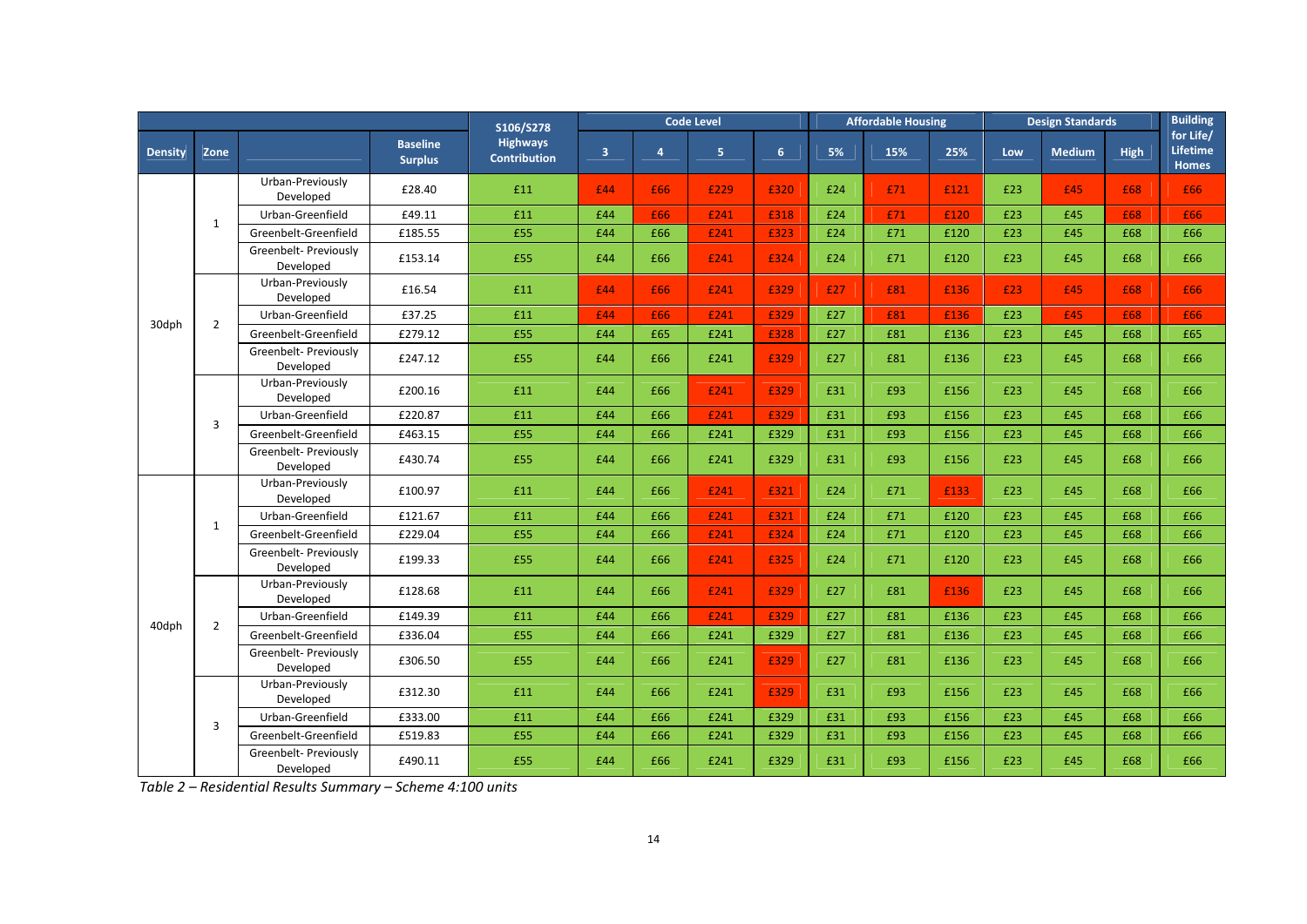|                |                | S106/S278                          | <b>Code Level</b>                 |                                        |                         |                | <b>Affordable Housing</b> |                |     | <b>Design Standards</b> |      |     | <b>Building</b> |      |                                       |
|----------------|----------------|------------------------------------|-----------------------------------|----------------------------------------|-------------------------|----------------|---------------------------|----------------|-----|-------------------------|------|-----|-----------------|------|---------------------------------------|
| <b>Density</b> | Zone           |                                    | <b>Baseline</b><br><b>Surplus</b> | <b>Highways</b><br><b>Contribution</b> | $\overline{\mathbf{3}}$ | $\overline{4}$ | 5 <sub>1</sub>            | 6 <sup>1</sup> | 5%  | 15%                     | 25%  | Low | <b>Medium</b>   | High | for Life/<br><b>Lifetime</b><br>Homes |
|                |                | Urban-Previously<br>Developed      | £73.75                            | £8                                     | £32                     | £48            | £198                      | £277           | £19 | £55                     | £94  | £16 | £33             | £49  | £48                                   |
|                | 1              | Urban-Greenfield                   | £88.51                            | £8                                     | £31                     | £47            | £193                      | £281           | £19 | £55                     | £93  | £16 | £33             | £49  | £47                                   |
|                |                | Greenbelt-Greenfield               | £214.85                           | £55                                    | £31                     | £47            | £187                      | £272           | £19 | £55                     | £92  | £16 | £33             | £49  | £47                                   |
|                |                | Greenbelt- Previously<br>Developed | £192.52                           | £55                                    | £31                     | £47            | £194                      | £282           | £19 | £55                     | £93  | £16 | £33             | £49  | £47                                   |
|                |                | Urban-Previously<br>Developed      | £27.08                            | £8                                     | £31                     | £46            | £176                      | £252           | £21 | £62                     | £104 | £16 | £32             | £48  | £46                                   |
|                | $\overline{2}$ | Urban-Greenfield                   | £41.61                            | £8                                     | £31                     | £46            | £174                      | £248           | £21 | £62                     | £104 | £16 | £32             | £48  | £46                                   |
| 30dph          |                | Greenbelt-Greenfield               | £273.65                           | £54                                    | £31                     | £46            | £172                      | £243           | £21 | £62                     | £103 | £16 | £32             | £48  | £46                                   |
|                |                | Greenbelt- Previously<br>Developed | £251.58                           | £54                                    | £31                     | £46            | £174                      | £249           | £21 | £62                     | £104 | £16 | £32             | £48  | £46                                   |
|                |                | Urban-Previously<br>Developed      | £166.45                           | £8                                     | £31                     | £46            | £170                      | £233           | £24 | £71                     | £118 | £16 | £31             | £47  | £46                                   |
|                | 3              | Urban-Greenfield                   | £180.88                           | £8                                     | £31                     | £46            | £169                      | £232           | £24 | £71                     | £118 | £16 | £31             | £47  | £46                                   |
|                |                | Greenbelt-Greenfield               | £412.88                           | £53                                    | £31                     | £46            | £169                      | £231           | £24 | £71                     | £118 | £16 | £31             | £47  | £46                                   |
|                |                | Greenbelt- Previously<br>Developed | £390.86                           | £54                                    | £31                     | £46            | £169                      | £233           | £24 | £71                     | £118 | £16 | £31             | £47  | £46                                   |
|                | $\mathbf{1}$   | Urban-Previously<br>Developed      | £140.82                           | £8                                     | £31                     | £47            | £194                      | £282           | £19 | £55                     | £93  | £16 | £32             | £49  | £47                                   |
|                |                | Urban-Greenfield                   | £154.23                           | £8                                     | £31                     | £47            | £189                      | £275           | £19 | £55                     | £93  | £16 | £32             | £49  | £47                                   |
|                |                | Greenbelt-Greenfield               | £252.13                           | £54                                    | £31                     | £47            | £184                      | £267           | £19 | £55                     | £92  | £16 | £32             | £49  | £47                                   |
|                |                | Greenbelt- Previously<br>Developed | £232.41                           | £55                                    | £31                     | £47            | £190                      | £276           | £19 | £55                     | £93  | £16 | £32             | £49  | £47                                   |
|                |                | Urban-Previously<br>Developed      | £133.64                           | £8                                     | £31                     | £46            | £174                      | £248           | £21 | £62                     | £104 | £16 | £32             | £48  | £46                                   |
| 40dph          | $\overline{2}$ | Urban-Greenfield                   | £146.89                           | £8                                     | £31                     | £46            | £173                      | £245           | £21 | £62                     | £103 | £16 | £32             | £48  | £46                                   |
|                |                | Greenbelt-Greenfield               | £324.06                           | £54                                    | £31                     | £46            | £171                      | £240           | £21 | £62                     | £103 | £16 | £32             | £48  | £46                                   |
|                |                | Greenbelt- Previously<br>Developed | £304.54                           | £54                                    | £31                     | £46            | £173                      | £245           | £21 | £62                     | £103 | £16 | £32             | £48  | £46                                   |
|                |                | Urban-Previously<br>Developed      | £272.91                           | £8                                     | £31                     | £46            | £169                      | £233           | £24 | £71                     | £118 | £16 | £31             | £47  | £46                                   |
|                | 3              | Urban-Greenfield                   | £286.08                           | $\pmb{\mathsf{E8}}$                    | £31                     | £46            | £169                      | £232           | £24 | £71                     | £118 | £16 | £31             | £47  | £46                                   |
|                |                | Greenbelt-Greenfield               | £463.16                           | £53                                    | £30                     | £46            | £169                      | £231           | £24 | £71                     | £118 | £16 | £31             | £47  | £46                                   |
|                |                | Greenbelt- Previously<br>Developed | £443.74                           | £53                                    | £31                     | £46            | £!69                      | £232           | £24 | £71                     | £118 | £16 | £31             | £47  | £46                                   |

*Table 3 – Residential Results Summary – Scheme 7:1000 units*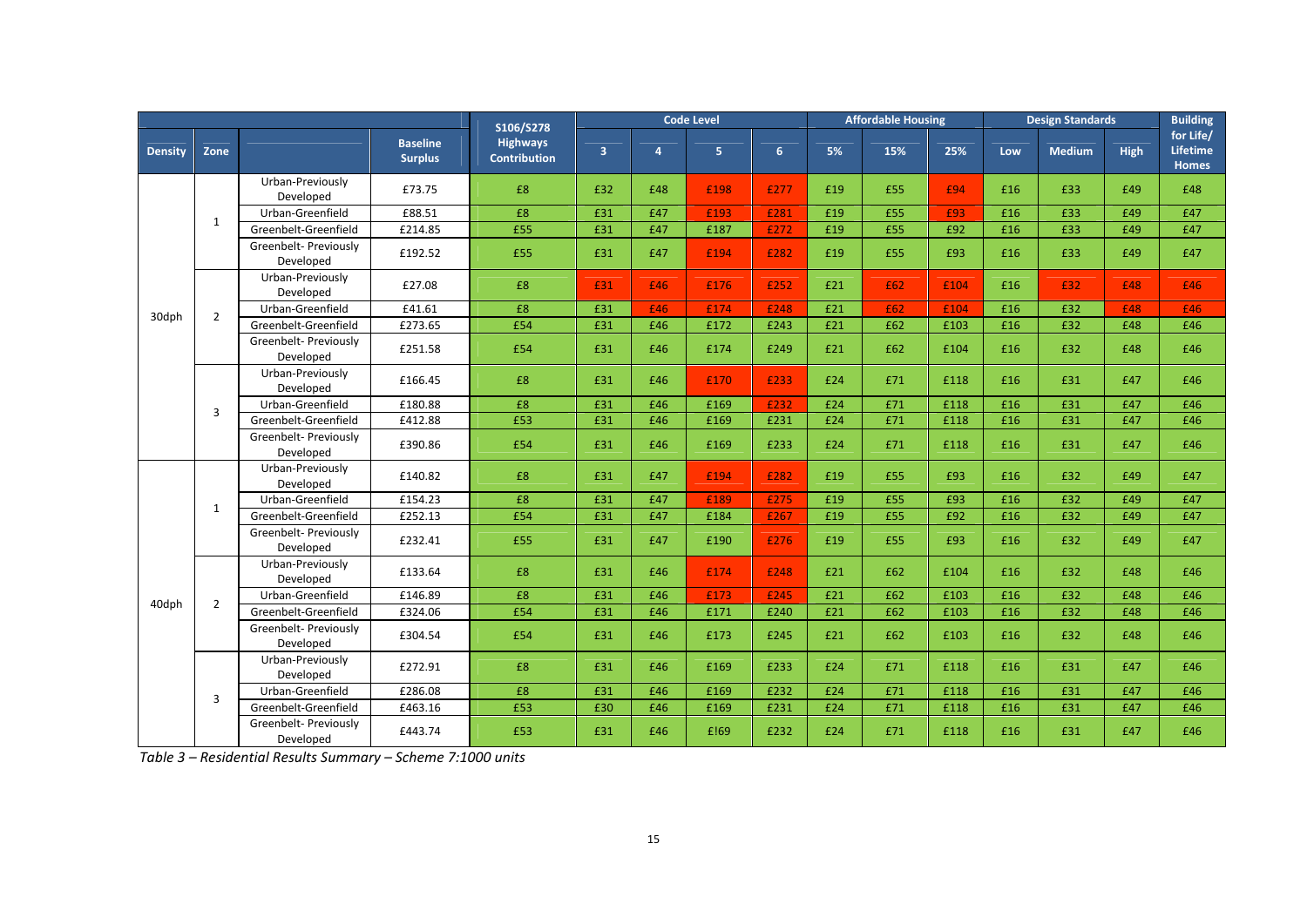Overall the results demonstrate that as the size of development increases it becomes cheaper in terms of the cost  $/m<sup>2</sup>$  to achieve the particular policy option.

 There is a clear hierarchy in terms of the impact on the development surplus of the individual policy options. Achieving Code Levels 5 and 6 based on today's costs are the most expensive policy options to achieve. This is then followed by the requirement to provide on-site affordable housing at 25% and then 15%. The costs associated with Code Levels 4, Building for Life/Lifetime Homes, and then a high Design Standard create generally similar impacts on viability. The least expensive policy options considered relate to low and medium design standards, 5% affordable housing and Code Level 3. The results from testing S106/278 contributions differ dependent upon the characteristics of the site tested, however show this to be one of the cheaper policy options.

For ease of reference and transparency the results for each option are presented in isolation. It is anticipated that the Authority may seek multiple policy options for any particular scheme i.e. Code Level 4 combined with high design standards and 25% affordable housing. In such cases the results from the relevant cells would need to be combined to demonstrate the effect of combined policy options on the baseline surplus and hence development viability.

 In terms of their effect on new residential development the majority of the Core Strategy Policies tested are viable in isolation from each other against the baseline position, except for development at Code Level 6 which in over 50% of the development typologies tested would immediately make the development unviable.

16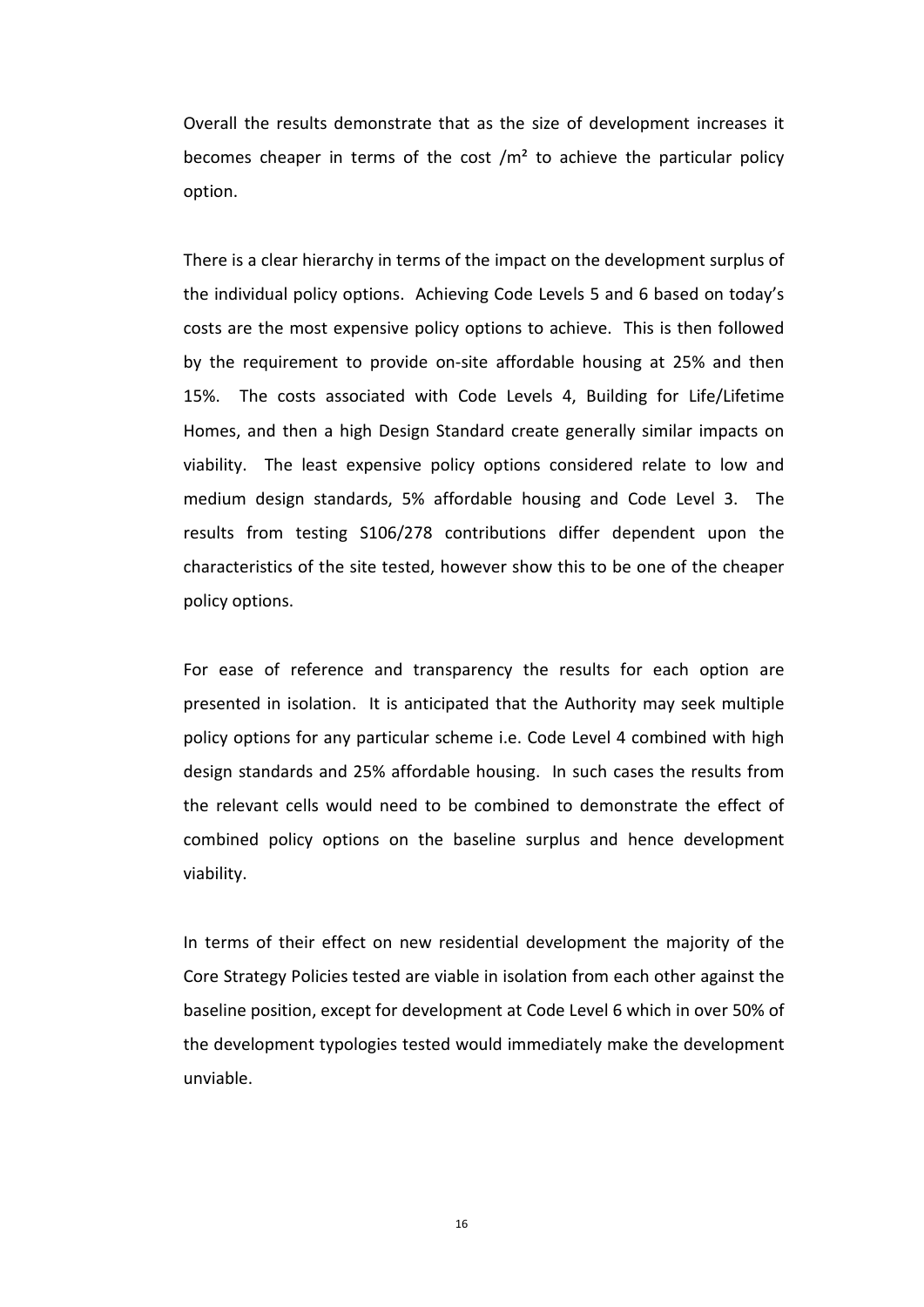We have also considered the impact of cumulative policy options, and it is clear that in many Green Belt locations particularly in the higher value areas it is possible to take forward a number of cumulative requirements and still maintain development viability. However, it becomes difficult to achieve in lower value areas particularly for developments on previously developed land in urban locations.

 For commercial development, the ability to deliver policy options through the Core Strategy will depend on the proposed use. For most forms of retail development we anticipate that they will be able to achieve higher design standards together with sustainable drainage systems and still remain viable. Offices and industrial development on the other hand are currently considered to be unviable having regard to the baseline position and so adding further policy requirements worsens the position to the extent that it becomes difficult to reconcile Core Strategy Options for these particular uses.

There is a mixed picture of the effect of policy options across the Borough. There will be issues in achieving some policy options for certain forms of development in some locations and in this respect it will not be possible to achieve all preferred policy options as set out in the Core Strategy Preferred Options Report for all developments in all locations. As a result flexibility will be required. The Local Planning Authority may therefore wish to consider a hierarchy of policy requirements. This may be influenced by National Policy to some degree as the requirements of the Code for Sustainable Homes for example or BREEAM are taken forward and incorporated within Building Regulations over time. As a result these requirements are likely to be unavoidable and will form the highest tier of policy for any new development. These policies are therefore likely to form the first call on any development surplus in the future, albeit in its current form the Code for Sustainable Homes Policy CS22 does allow for payment in lieu of on-site provision towards a compensation fund on viability grounds.

17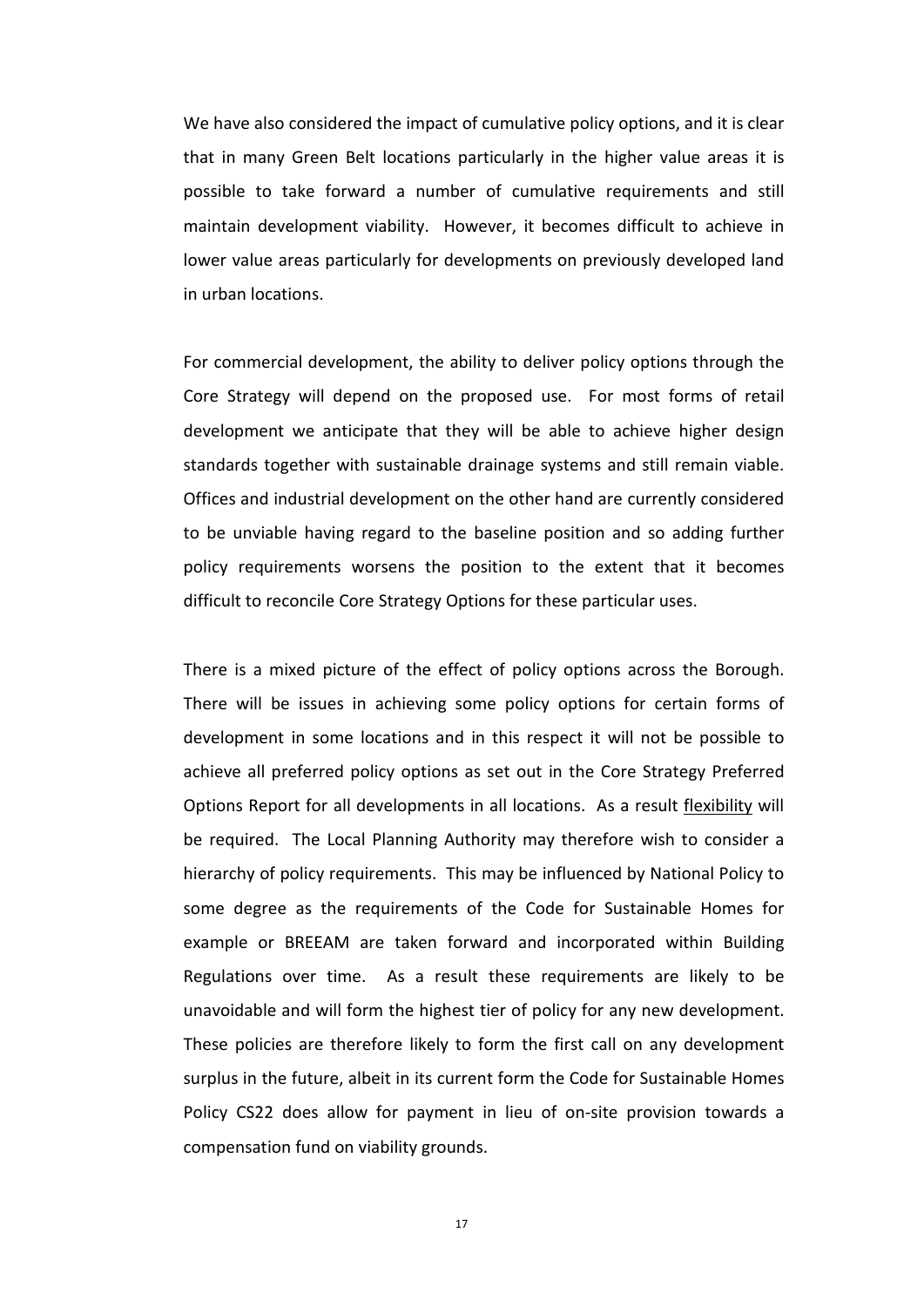The Council's policies in relation to Urban Greenspace and the Ensuring a Choice of Travel SPD will be taken forward in the new planning framework and so will continue to ensure that policy standards rigorously applied. Again, in the Preferred Options Report and current SPDs, there is no flexibility with respect to these particular requirements and so in their current form they will also form a first call on the development surplus, hence being integrated as part of our baseline testing.

 Transportation requirements in relation to strategic infrastructure and also the servicing of Green Belt sites could be recovered as part of a Section 106 Agreement on a site by site basis or for strategic infrastructure, a Community Infrastructure Levy charge. If CIL is introduced to meet the cost of future strategic infrastructure requirements then as the level of tariff is fixed and there are few exemptions this is likely to become part of the top tier of policy requirements.

 The Core Strategy requires the use of Sustainable Drainages Systems (SuDS) except if due to the site characteristics it is not feasible. It is also mandatory through national guidance. Given the range of policy solutions provided by SuDS technology, the costs associated with this will affect viability albeit to a relatively limited extent and again can be considered to be a first tier policy.

 Having regard to the suite of policy options there appears to be an element of flexibility in relation to decentralised energy where the proposed policy indicates that if the construction of a decentralised energy system is not viable for major developments then a contribution to a compensation fund can be made instead.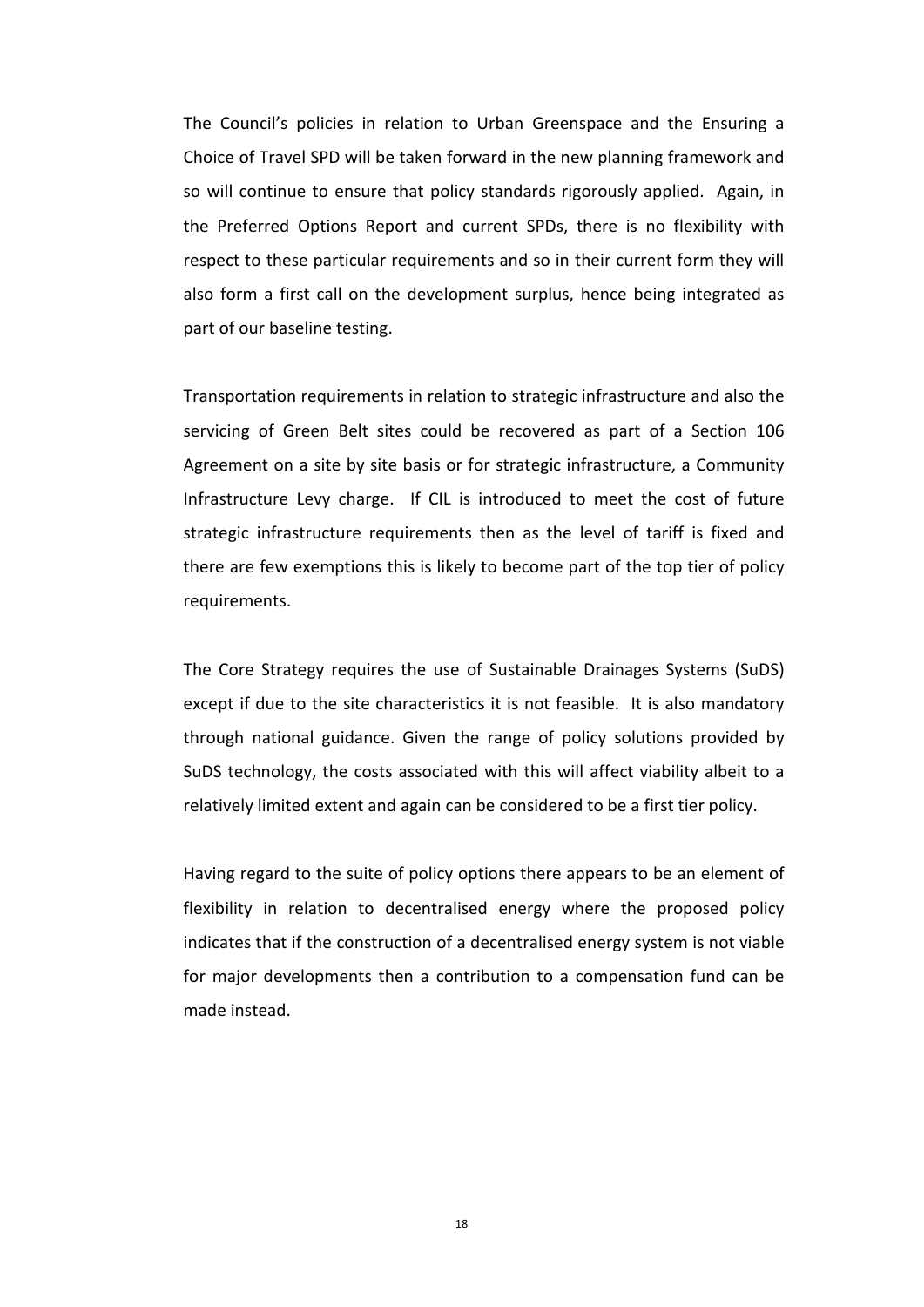Similarly, design standards are likely to be required to higher levels in certain locations with high quality design and improvement to the urban fabric. We anticipate however that in certain instances this policy may prove to be more aspirational and an element of flexibility could be introduced. In the context of design standards, Building for Life and Lifetime Homes could also prove to be a more flexible policy unless they are taken forward as part of National Policy requirements.

 The Council's policy option in relation to affordable housing does allow a relaxation from the maximum 25% requirement on viability grounds on a caseby-case basis, in accordance with current guidance and case law. This is reflective of the need for a flexible approach, given the relative ability of different schemes to meet affordable housing requirements while remaining financially viable. This is also reflective of the restrictions on affordable housing policy as being outside the scope of CIL.

# **0.5 Policy Hierarchy**

 The policy options that we have considered, costed and modelled in viability terms will fall into two groups, those fixed by National Policies, legislation or regulations, such as Building Regulations, where there will not be any degree of flexibility in relation to the implementation. Those policy options that contain a degree of flexibility include affordable housing, design standards and the introduction of decentralised energy systems; these policies can be set locally and hence these are likely to form a second call on any financial surplus. In accordance with the findings of this study, there will still be a judgment call for the Council in deciding on a hierarchy within this second group, particularly in instances where viability is limited. This process will need to accurately reflect the risks associated with affecting financial viability of new development, as well as the opportunity available to the Council to seek to deliver an appropriate range of developer contributions.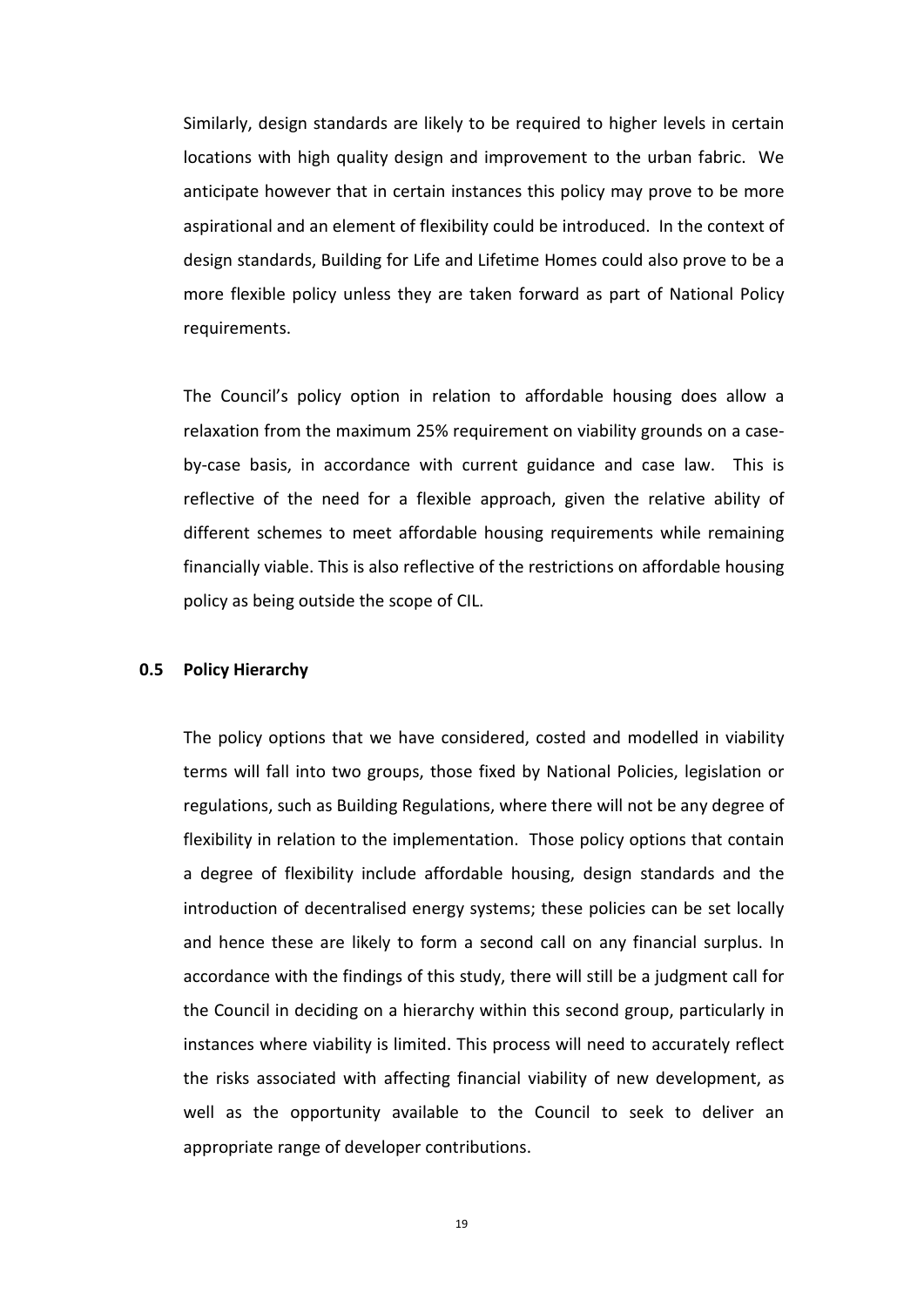### **0.6 Solutions**

 The costs of different policy requirements vary dramatically. However for some policies cost is not a consideration for the policy as they are either statutory legislative or regulatory requirements or so integral to the plan that they cannot be removed. Some policies are so prohibitively expensive that insisting on their delivery would result in too much of a risk to the plan. Therefore there is a need to consider treating all policies in one of five ways, namely:-

- 1. Include the policy requirement with no negotiation as it is statutory;
- 2. Include the policy requirement with no negotiation on viability grounds, as it is central to the delivery of the plan or no negotiation policy tools are available;
- 3. Include the policy requirement with option of developer / Council negotiation, based on number of possible criteria (including viability and technical feasibility);
- 4. Include a policy as "encourage" therefore it is up to the developer to decide;
- 5. Do not include the policy ask.

 With this in mind we have discussed alternative policy solutions with Council Officers and the following table 2 has been developed to illustrate some suggested solutions, with a commentary about key issues and some potential shortcomings where relevant.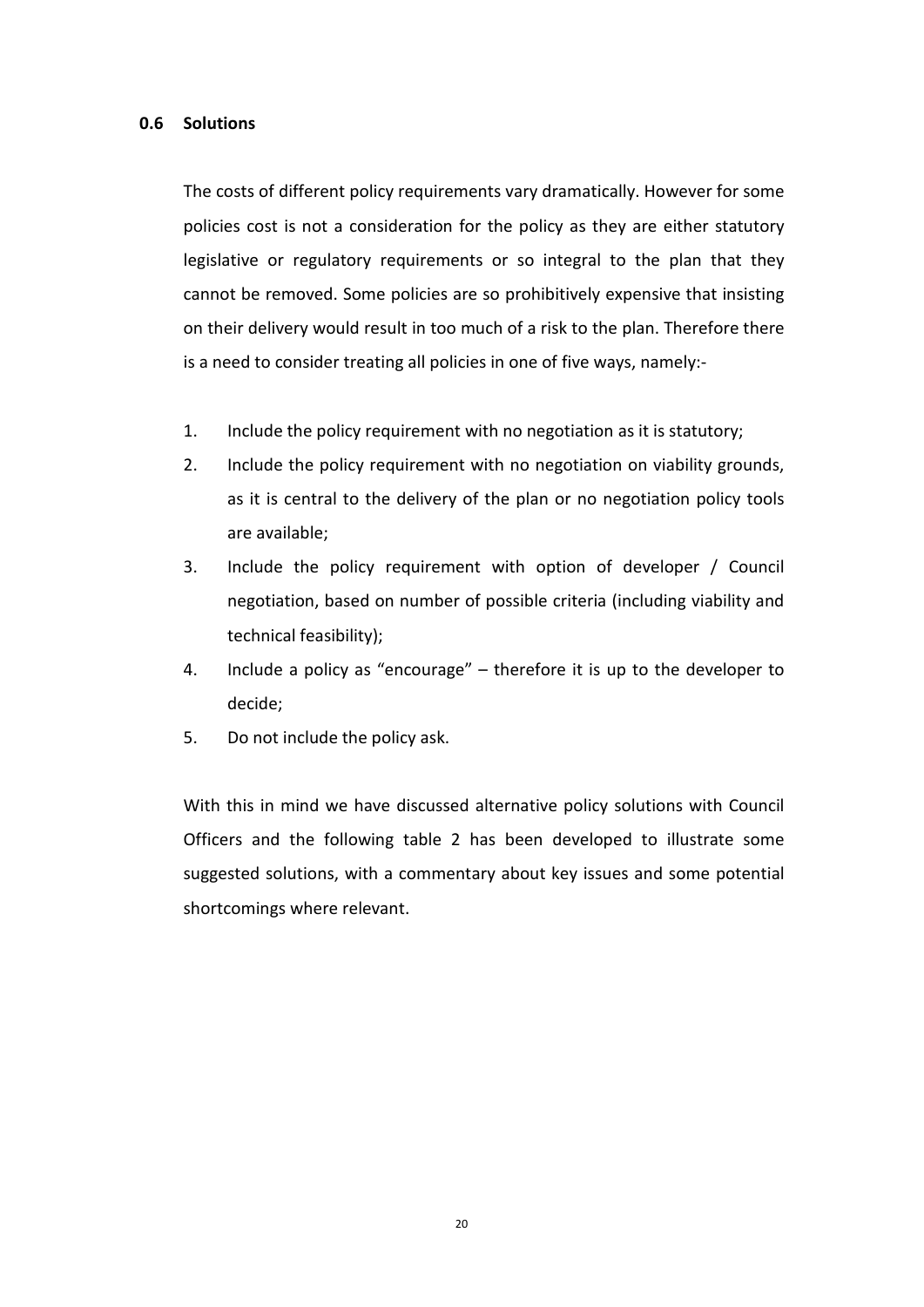| <b>Policy Title</b>             | <b>Planning Obligations</b>                                                                                                       | <b>Solution No</b>                                              | <b>Explanation</b>                                                                                                                                                                                                                                                                                                                                                                                           | <b>Potential Issues</b>                                                                                                                                                                                                                                                                                                                                                                                                                                                      |  |  |
|---------------------------------|-----------------------------------------------------------------------------------------------------------------------------------|-----------------------------------------------------------------|--------------------------------------------------------------------------------------------------------------------------------------------------------------------------------------------------------------------------------------------------------------------------------------------------------------------------------------------------------------------------------------------------------------|------------------------------------------------------------------------------------------------------------------------------------------------------------------------------------------------------------------------------------------------------------------------------------------------------------------------------------------------------------------------------------------------------------------------------------------------------------------------------|--|--|
| <b>CS7 - Transport Networks</b> | <b>Transport Projects</b><br>$\bullet$<br>Parking standards (SPD)<br>$\bullet$<br><b>Miscellaneous accessibility</b><br>$\bullet$ | $\overline{2}$<br>$\bullet$<br>2<br>$\bullet$<br>$\bullet$<br>2 | Need to amend policy to point<br>$\bullet$<br>to potential of schemes to<br>contribute towards<br>achievement of transport<br>projects (through CIL). Point<br>to CS27 for mechanisms.<br>Not expected to involve<br>$\bullet$<br>negotiation as parking<br>standards are set as maxima.<br>Non-negotiable on minimum<br>parking standards (disabled,<br>bikes).<br>Non-negotiable on viability<br>$\bullet$ | Policy and proposed solution<br>$\bullet$<br>provides clear hierarchy with<br>transport projects being directly<br>linked to IDP.<br>Use of CIL for Strategic<br>$\bullet$<br>transport projects should<br>ensure the Council has more<br>time and resource to negotiate<br>other potential areas for<br>developer contributions.                                                                                                                                            |  |  |
| $CS9 - 14 - Regeneration$       | standards<br>Project specifics - various<br>$\bullet$                                                                             | $\overline{2}$<br>$\bullet$                                     | grounds.<br>Non-negotiable on viability<br>$\bullet$<br>grounds.                                                                                                                                                                                                                                                                                                                                             | Some issues could arise with<br>$\bullet$<br>regards to regeneration area<br>Policy CS11 Knowsley Industrial<br>and Business Parks, whereby<br>some elements of the planned<br>decentralised energy<br>infrastructure (ie. the CHP plant<br>/ energy centre and the primary<br>heat network pipe network)<br>would be eligible for CIL, whilst<br>the more local expansion and<br>connection to the network<br>would be a development/site<br>specific planning obligation). |  |  |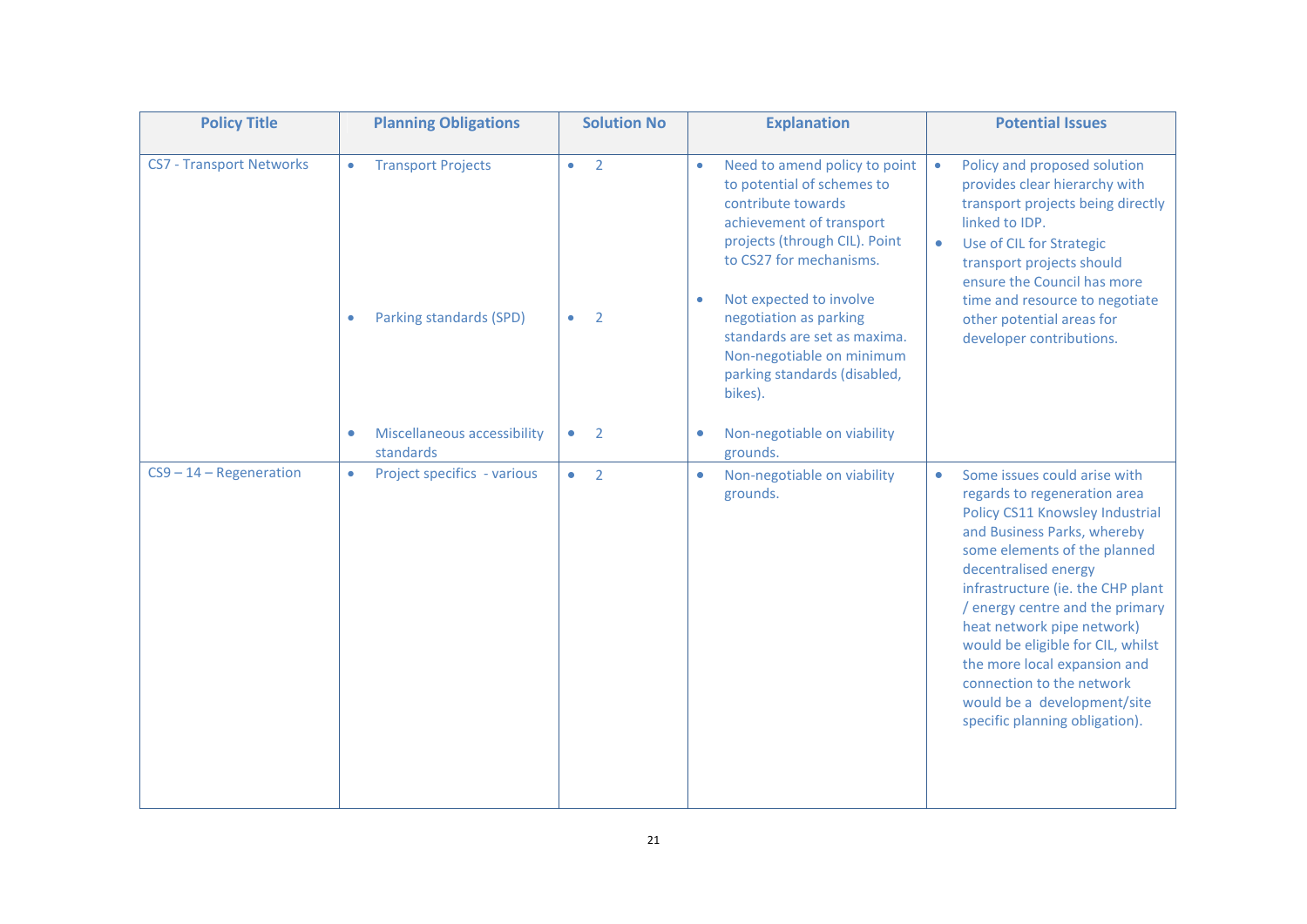| <b>Policy Title</b>                                                     | <b>Planning Obligations</b>                                                                | <b>Solution No</b>                                                             | <b>Explanation</b>                                                                                                                                                                                                       | <b>Potential Issues</b>                                                                                                                                                                                                                                                       |  |  |
|-------------------------------------------------------------------------|--------------------------------------------------------------------------------------------|--------------------------------------------------------------------------------|--------------------------------------------------------------------------------------------------------------------------------------------------------------------------------------------------------------------------|-------------------------------------------------------------------------------------------------------------------------------------------------------------------------------------------------------------------------------------------------------------------------------|--|--|
| CS15 - Affordable Housing                                               | <b>Affordable Housing</b><br>$\bullet$                                                     | $\overline{\phantom{a}}$<br>$\bullet$                                          | Negotiable on a site-by-site<br>$\bullet$<br>basis based on viability. Only<br>available option at the<br>moment. Good as one of the<br>more costly elements.                                                            | The approach allows for<br>targeted affordable housing<br>provision.<br>The approach could be<br>resource intensive for all<br>parties, particularly the Council<br>given resource constraints<br>resulting in delays in delivering<br>affordable and open market<br>housing. |  |  |
| CS17 - Housing Sizes and<br><b>Design Standards</b>                     | <b>Code for Sustainable</b><br>$\bullet$<br>Homes<br><b>Building for Life</b><br>$\bullet$ | n/a<br>$\bullet$<br>$\overline{2}$<br>$\bullet$<br>$\overline{2}$<br>$\bullet$ | Point to CS22.<br>$\bullet$<br>Non-negotiable on viability<br>$\bullet$<br>grounds.<br>Non-negotiable on viability<br>$\bullet$                                                                                          | In CS17 and CS19 pointing to<br>CS22 the policies should provide<br>explanation of how forms of<br>decentralised energy such as<br>CHP district heating can be a<br>low cost way of meeting or                                                                                |  |  |
|                                                                         | <b>Lifetime Homes</b><br>$\bullet$                                                         |                                                                                | grounds.                                                                                                                                                                                                                 | exceeding Code / BREEAM<br>standards, particularly if this                                                                                                                                                                                                                    |  |  |
| CS19 - Design Quality and<br><b>Accessibility in New</b><br>Development | Refers to CS17 and CS22<br>$\bullet$<br>Miscellaneous design<br>$\bullet$<br>standards     | N/A<br>$\bullet$<br>$\overline{2}$<br>$\bullet$                                | Point to CS17 and CS22.<br>$\bullet$<br>Non-negotiable on viability<br>$\bullet$<br>grounds.                                                                                                                             | relates to a development<br>merely having to connect into<br>an existing heat network such<br>as one identified in a Priority<br>Zone. Therefore the policy<br>should also point to Policy CS23.                                                                              |  |  |
| CS21 - Urban Greenspaces                                                | <b>Public Open Space</b><br>$\bullet$<br>provision (SPD)                                   | $\overline{3}$<br>$\bullet$                                                    | Could eventually be included<br>$\bullet$<br>in CIL (and hence non-<br>negotiable on viability<br>grounds). However in short<br>term needs to be negotiation<br>on viability. Continue to point<br>to SPD in short term. | In the short-term the approach<br>$\bullet$<br>could be resource intensive for<br>all parties, particularly the<br>Council given resource<br>constraints and other<br>negotiation requirements for<br>policies where CIL is not an<br>option.                                 |  |  |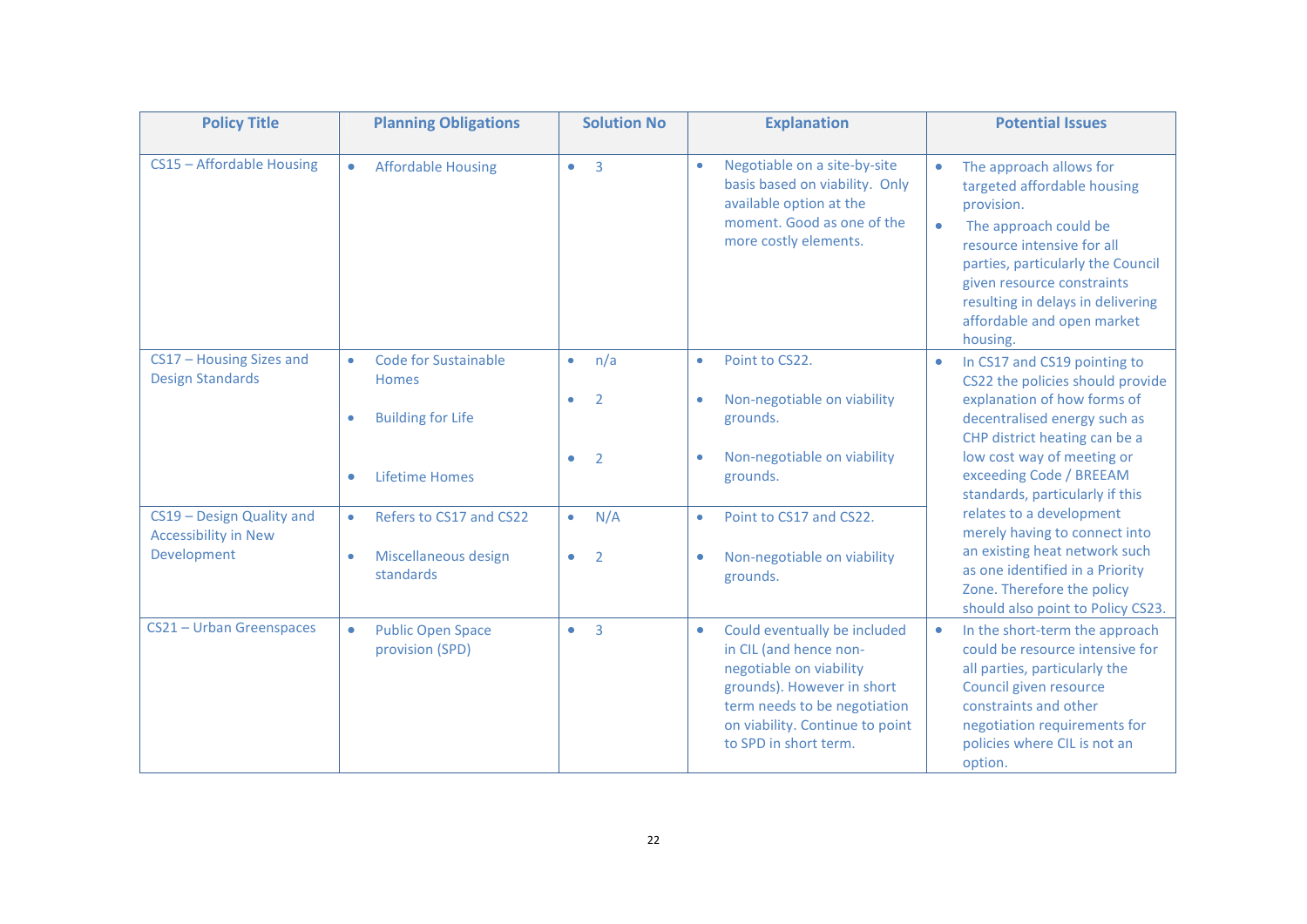| <b>Policy Title</b>                                     | <b>Planning Obligations</b>                                                                                           | <b>Solution No</b>                                | <b>Explanation</b>                                                                                                                                                                                                                                                                                                                                                                                                            | <b>Potential Issues</b>                                                                                                                                                                                                                                                                                                                                                                                                                                          |
|---------------------------------------------------------|-----------------------------------------------------------------------------------------------------------------------|---------------------------------------------------|-------------------------------------------------------------------------------------------------------------------------------------------------------------------------------------------------------------------------------------------------------------------------------------------------------------------------------------------------------------------------------------------------------------------------------|------------------------------------------------------------------------------------------------------------------------------------------------------------------------------------------------------------------------------------------------------------------------------------------------------------------------------------------------------------------------------------------------------------------------------------------------------------------|
| CS22 - Sustainable and Low<br><b>Carbon Development</b> | Code for Sustainable<br>$\bullet$<br>Homes / CEF & BREEAM /<br><b>CEF</b><br><b>Decentralised Energy</b><br>$\bullet$ | 1/3/4<br>$\bullet$<br>$\overline{3}$<br>$\bullet$ | Elements of code and BREEAM<br>$\bullet$<br>are statutory (Building Regs)<br>and therefore are non-<br>negotiable.<br>Include reference to CEF only<br>$\bullet$<br>where Building Regs cannot be<br>met for technical or viability<br>reasons - as part of<br>"Allowable Solutions".<br>Mention could be part of CIL.<br>Change rest to "encourage"<br>$\bullet$<br>due to prohibitive cost and<br>lack of local evidence to | The use of Allowable Solutions<br>will be needed in order to meet<br>the higher standards required<br>for Code for Sustainable Homes<br>(typically Code Level 6 but in<br>some cases Code level 5) and<br><b>BREEAM</b> (typically excellent<br>rating). This is where building<br>and on-site solutions will not be<br>sufficient to provide Carbon<br>Compliance standards. Where<br>on-site solutions are not<br>technically feasible and /or                 |
|                                                         |                                                                                                                       |                                                   | support policy.<br><b>Negotiation based on</b><br>$\bullet$<br>technical feasibility and<br>viability basis. Up to developer<br>to demonstrate. No scope for<br>financial compensation if not<br>feasible.                                                                                                                                                                                                                    | viable then the Council should<br>work with the developer to<br>identify buildings and areas<br>where solutions could be<br>delivered due to their superior<br>setting/ location and ability to<br>provide a lower cost solution to<br>reducing carbon emissions.<br>The identification of Priority<br>Zones will assist the Council in<br>"encouraging" developers to<br>meet higher standards by<br>clearly identifying where the<br>best opportunities exist. |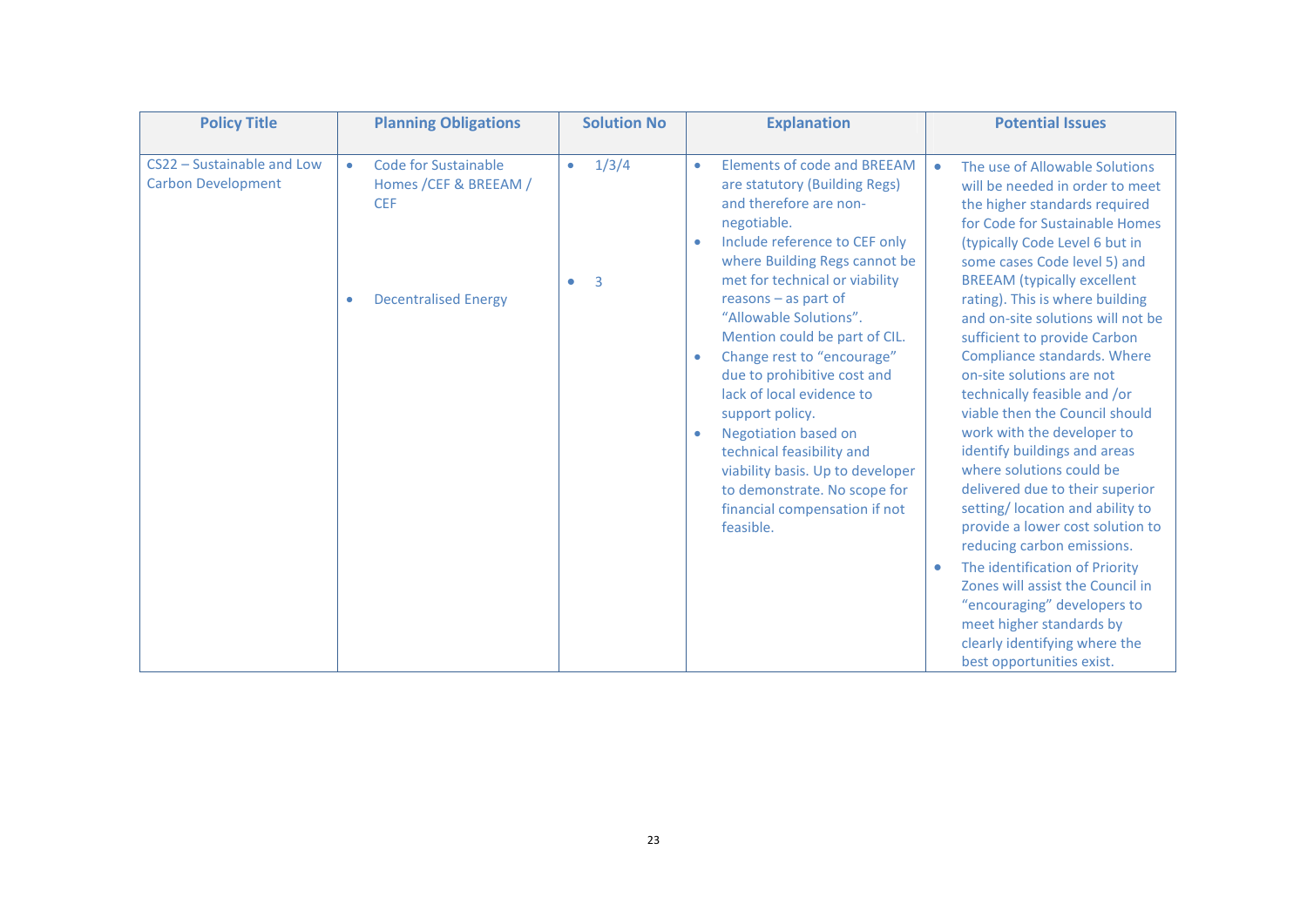| <b>Policy Title</b>                                  | <b>Planning Obligations</b>     | <b>Solution No</b> | <b>Explanation</b>                                                                                                                                                                                                  | <b>Potential Issues</b>                                                                                                               |  |  |
|------------------------------------------------------|---------------------------------|--------------------|---------------------------------------------------------------------------------------------------------------------------------------------------------------------------------------------------------------------|---------------------------------------------------------------------------------------------------------------------------------------|--|--|
| CS24 - Managing Flood Risk                           | <b>SuDS</b><br>$\bullet$        | $\bullet$          | Non-negotiation on viability<br>grounds. Required that some<br>form of SuDS will be provided,<br>type dependent on<br>practicalities not viability. Up<br>to developer to demonstrate<br>which form is appropriate. | • The policy would benefit from<br>setting out options in supporting<br>text and / or SPD.                                            |  |  |
| CS27 - Planning and Paying<br>for New Infrastructure | Miscellaneous - IDP<br>Projects | $\bullet$ 2        | Leave options open for CIL.<br>$\bullet$<br>Add section which explains<br>$\bullet$<br>negotiation for non-CIL policy<br>asks.                                                                                      | The policy could be enhanced /<br>supported through the<br>preparation of a Planning<br>Obligation / CIL SPD or guidance<br>document. |  |  |

*Table 2- Policy Solutions*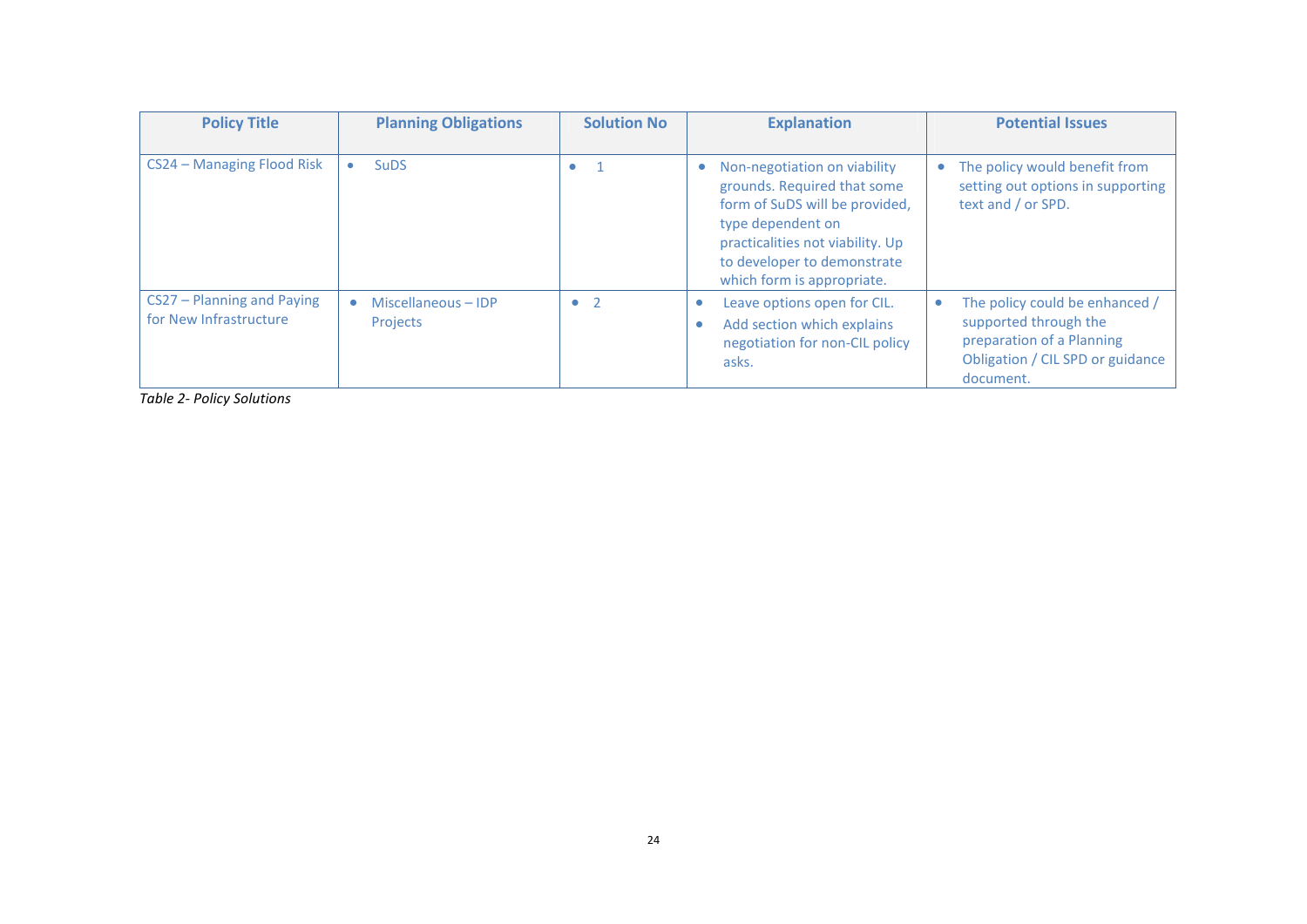Overall we believe that the prospects for achieving all of the identified Core Strategy policy options are more likely for new residential development and in the context of non-residential development, retail schemes rather than office or industrial development. The Council will need to consider carefully their preferred hierarchy in policy terms; certainly flexibility will be required given that the property market conditions are poor at present. It will also be necessary to be mindful of the future prospects for the introduction of a CIL charge which by its nature will be a fixed tariff and not capable of reduction on viability grounds.

#### **0.7 Community Infrastructure Levy**

 The Council may consider implementing a CIL charge. Our study has provided guidance and a credible evidence base on which to review the prospects for the introduction of a CIL charge. The results indicate that whilst viability is mixed across the Borough, there is an opportunity to introduce a CIL levy without undermining development viability in certain instances.

 Inevitably there will be exceptional sites which may be severely hampered by the costs associated with redevelopment i.e. heavily contaminated sites. It is not possible in the generic testing that has been undertaken to fully reflect these factors and as a result a degree of caution may be required in these instances when considering the application of any charge. This could mean the Council recognising the additional costs of development in these locations, while recognising that they cannot be the lowest common denominator in setting a CIL charge. This points to the potential use of a variable charge.